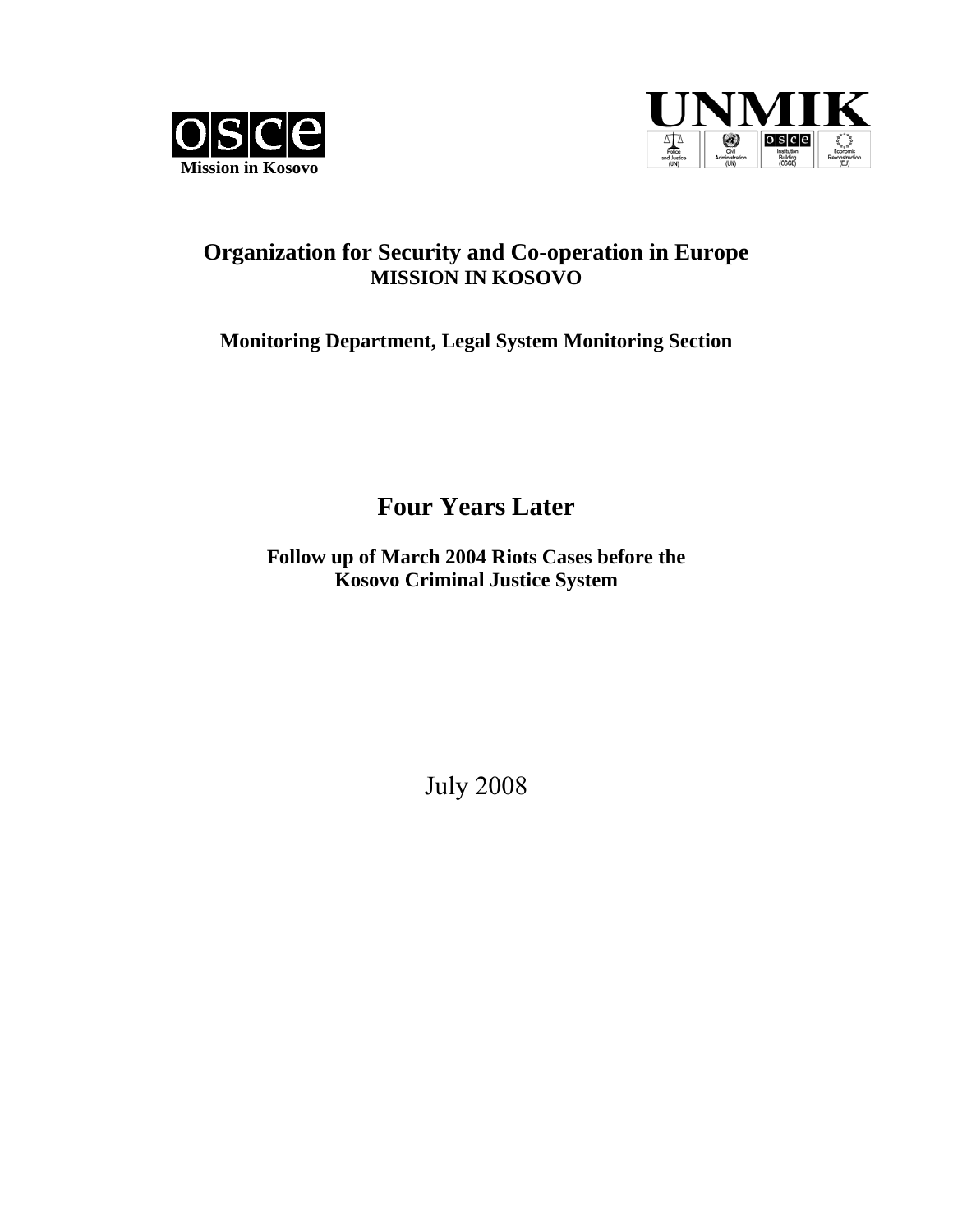## **TABLE OF CONTENTS**

| 2. |                                                                     |  |  |  |
|----|---------------------------------------------------------------------|--|--|--|
| 3. |                                                                     |  |  |  |
|    |                                                                     |  |  |  |
|    |                                                                     |  |  |  |
|    |                                                                     |  |  |  |
| 5. |                                                                     |  |  |  |
|    |                                                                     |  |  |  |
| 6. |                                                                     |  |  |  |
|    | 6.1. FAILURE TO REMEDY SHORTCOMINGS IN FIRST INSTANCE PROCEEDINGS17 |  |  |  |
| 7. |                                                                     |  |  |  |
| 8. |                                                                     |  |  |  |
|    |                                                                     |  |  |  |
|    |                                                                     |  |  |  |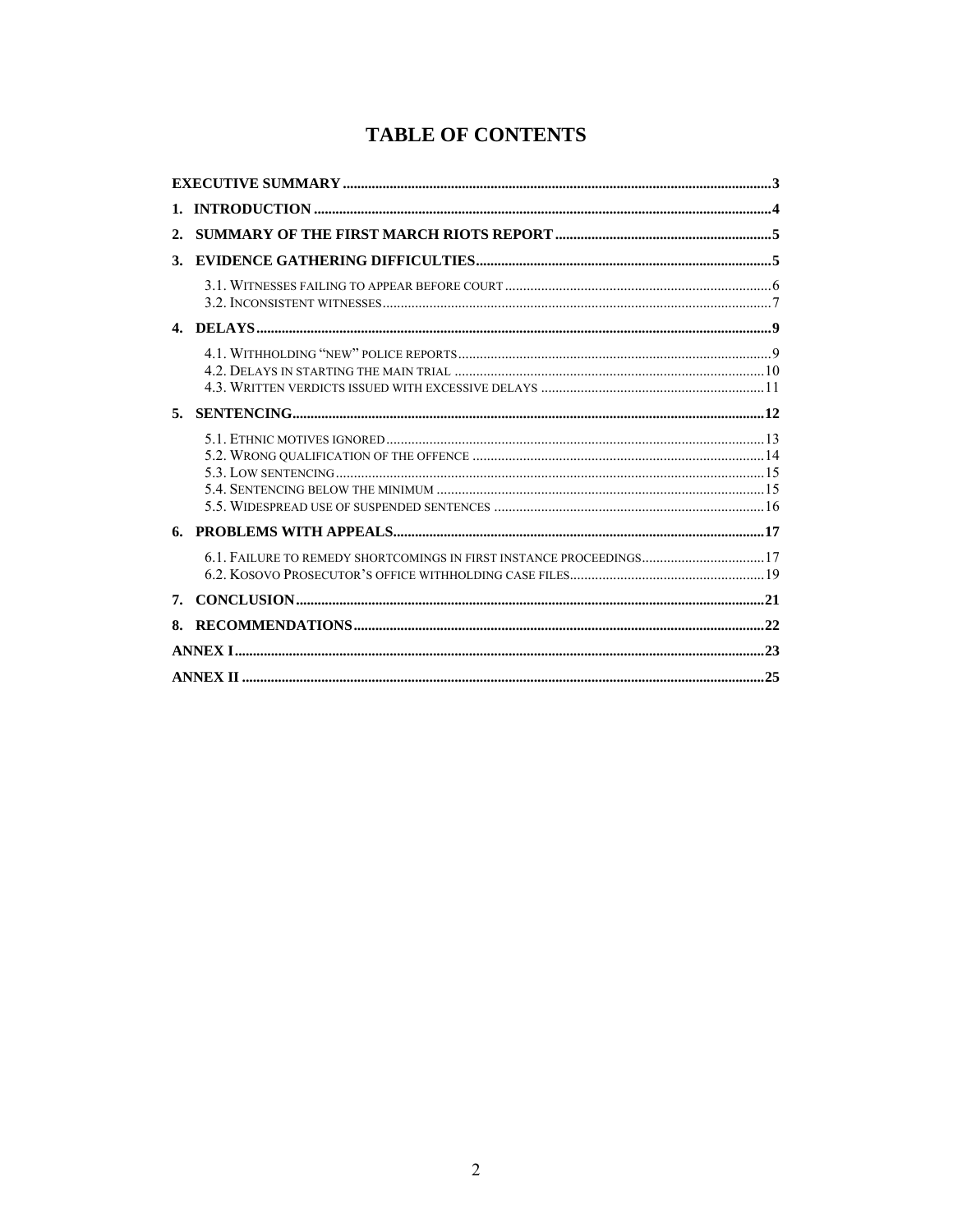## **EXECUTIVE SUMMARY**

The dramatic and violent events of March 2004 were a serious setback to Kosovo's struggle to become a tolerant multi-ethnic society that respects the rights of nonmajority communities and the rule of law.

Deeds cannot be undone, but proper legal action must follow. One test of whether a modern society adequately guarantees the protection of human rights and the rule of law is whether the justice system ensures that individuals who participated in ethnically motivated violence, such as that which occurred in March 2004, face justice.

For this reason, the OSCE closely monitored and then re-monitored cases related to the March 2004 riots. The OSCE published a first report in December 2005, while this report covers the developments since December 2005 until March 2008.

In this context, the OSCE continues to note many of the same shortcomings stressed in a previous report of December 2005. Kosovo courts still have difficulties in securing witness statements (both private citizens and police officers).<sup>1</sup> Witnesses failed to appear before the court and contradicted their previous statements. There is a widespread failure to charge and sentence alleged perpetrators according to the appropriate criminal offence and the gravity of the act. Courts often did not account for an ethnic motive as an aggravating factor underlying many of the crimes committed. Defendants guilty of serious criminal acts such as setting religious monuments on fire or causing injuries to people (including police officers) often received lenient sentences whose execution in many cases was even suspended.<sup>2</sup> The OSCE also noted new problems, such as with appellate proceedings.

The OSCE is also concerned about the low number of prosecutions. Based on UNMIK statistics,<sup>3</sup> from March 2004 until April 2008, 242 individuals were indicted (206 before local and 36 before international prosecutors) in relation to the March 2004 events. In addition, 157 people faced charges before the minor offences courts. Since December 2005, there have only been 21 new cases (involving 42 defendants). Thus, since March 2004 police and prosecutors have brought charges against only approximately 400 persons. More than 50,000 people reportedly participated in the riots,<sup>4</sup> and the Kosovo Police Service received approximately 1,400 complaints in

 $\overline{a}$ 1 Witness protection and co-operation are general problems in the Kosovo criminal justice system (see OSCE Mission in Kosovo, *Witness security and protection in Kosovo: assessment and* 

*recommendations*, November 2007).<br><sup>2</sup> A "suspended sentence" is a punishment alternative to detention. A judge can suspend a sentence in order to give the perpetrator a reprimand which achieves the purpose of a punishment by pronouncing a sentence without executing it (Provisional Criminal Code of Kosovo, ("Provisional Criminal Code"), promulgated by UNMIK Regulation No. 2003/25, *On the Provisional Criminal Code of Kosovo*, 6 July 2003, Article 42).

Information provided to the OSCE by an UNMIK Department of Justice official on 30 April 2008.

<sup>4</sup> According to the International Crisis Group, UNMIK police counted 33 major riots involving an estimated 51,000 participants. International Crisis Group, *Collapse in Kosovo*, Europe Report No. 155, 22 April 2004, page 15. The OSCE is aware that this estimate does not reveal how many people actually committed crimes during the riots, as many "participants" may have only been observers. However, if 50,000 people participated in the riots, and 1,400 complaints were filed with the Kosovo Police Service, it seems reasonable to estimate that more than 400 individuals may have committed criminal offenses.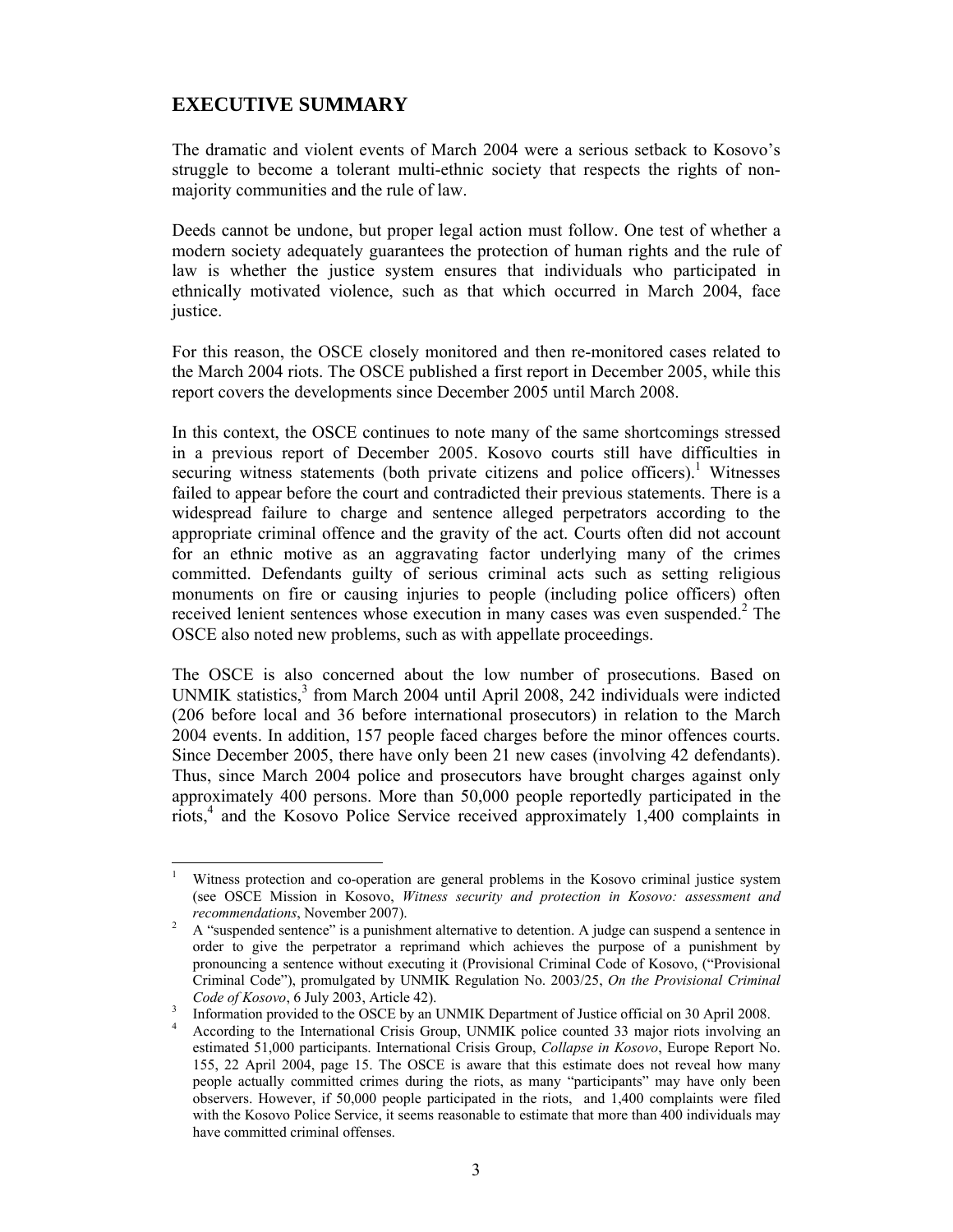relation to alleged crimes committed during the events.<sup>5</sup> Thus, many perpetrators may never face punishment.<sup>6</sup>

Criminal trials not only shed light on past events, but also ensure that criminals face justice and the rights of victims are protected. The low number of prosecutions fails to adequately fight impunity and send a clear message that ethnic violence such as that of March 2004 will not be tolerated. It also erodes public confidence and weakens the rule of law when those who commit crimes do not face justice.

### **1. INTRODUCTION**

On 17 and 18 March 2004, a wave of violent riots swept through Kosovo, triggered by two incidents perceived as ethnically-motivated acts.<sup>7</sup> Demonstrations, although seemingly spontaneous at the outset, quickly focused on Kosovo Serbs throughout Kosovo. 19 people were killed (11 Kosovo Albanians, eight Kosovo Serbs), more than 900 persons were injured (including 65 international police officers and 58 Kosovo Police Service officers), and more than 800 buildings destroyed or damaged (including 29 churches or monasteries). <sup>8</sup> By one estimate, more than 50,000 people participated in the riots.<sup>9</sup>

The Legal System Monitoring Section<sup>10</sup> of the OSCE Mission in Kosovo ("the OSCE") has closely monitored the investigations and trials from March 2004 until present. With its monitoring of 73 cases (Municipal, District and Minor Offences

 5 Offences included 19 murders, 14 attempted murders, 36 aggravated assaults, 83 assaults, 629 arsons, 121 burglaries, 247 criminal damages, 33 lootings, 12 grenade attacks, 20 robberies, and 153 thefts (source: UNMIK, Note to the media - Update on prosecutions and convictions related to the March 2004 riots,  $14$  March 2008).

The Human Rights Committee expressed its "concern[s] about the continuing impunity enjoyed by some perpetrators of [...] ethnically motivated crimes perpetrated since June 1999, including those committed in March 2004" (see Human Rights Committee, Concluding observations of the Human Rights Committee, Kosovo (Serbia), U.N. Doc. CCPR/C/UNK/CO/1, 14 August 2006, paragraph 12). The Secretary-General of the United Nations also noted that "no significant progress has been made in investigating and prosecuting cases related to the violence of March 2004" (Report of the Secretary-General on the United Nations Interim Administration Mission in Kosovo, S/2006/707, 1 September 2006, paragraphs 18 and 26). The Secretary-General also stressed that "Greater efforts are needed to conclude the remaining prosecutions relating to the violence of March 2004. Those prosecutions need to be designated as a high priority. Local leaders should publicly call for witnesses to come forward because progress is hampered by the failure of witnesses to testify" (*Id.,*  paragraph 33).

The first incident was the shooting of a Kosovo Serb youth in the village of Čaglavica/Çaglavicë (part of the Prishtinë/Priština Municipality) on 15 March, which led to a blockade by Kosovo Serbs of the main Prishtinë/Priština-Skopje road just outside Prishtinë/Priština. The second incident, on 16 March, was the death of three Kosovo Albanian children by drowning in the river Ibër/Ibar near the town of Zubin Potok (Mitrovicë/Mitrovica region). 8

See Report of the Secretary-General on the United Nations Interim Administration Mission in Kosovo, S/2004/348, 30 April 2004, pages 1 and 2 (available at www.un.org/Docs/sc/ sgrep04.html).

Source: Reuters, *U.N. details wide scale of Kosovo violence*, press report of 22 March 2004. See

also International Crisis Group, *Collapse in Kosovo*, Europe Report No. 155, 22 April 2004. 10 Pursuant to its mandate, the Legal System Monitoring Section, part of the Monitoring Department of the OSCE Mission in Kosovo, monitors the justice system in Kosovo for compliance with domestic and international human rights standards, and recommends sustainable solutions to ensure that these standards are respected.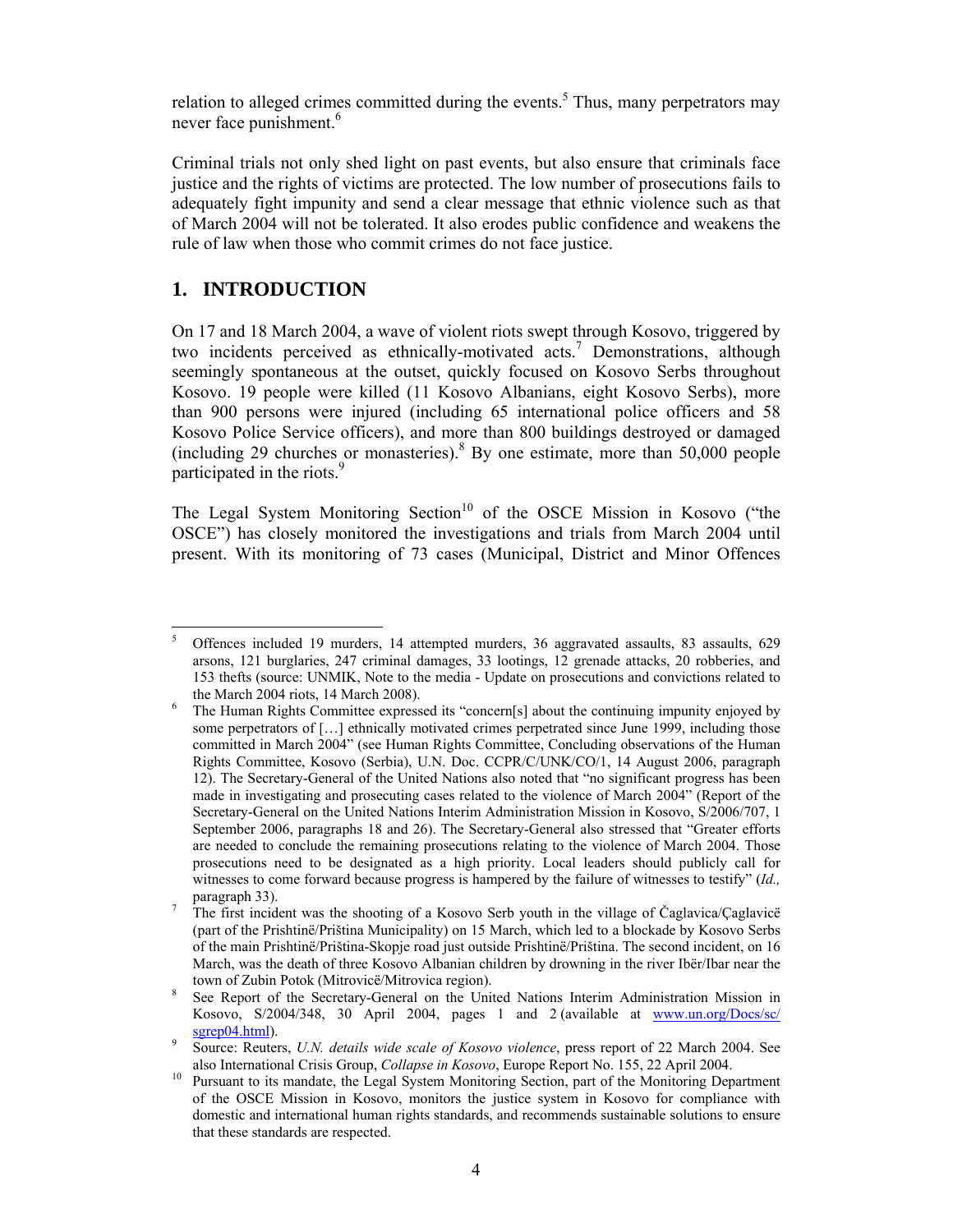Courts) pending between December 2005 and March  $2008$ ,<sup>11</sup> the OSCE now follows up on a first report of December  $2005$ <sup>12</sup>

## **2. SUMMARY OF THE FIRST MARCH RIOTS REPORT**

In December 2005, the OSCE released its first report focusing on the response of the Kosovo judicial system to the March 2004 riots.<sup>13</sup> First, the report dealt with problems in gathering evidence. The OSCE outlined possible witness intimidation issues and concerns about the security of judges and prosecutors. Moreover, it stressed problems in gathering evidence due to displacement of witnesses and injured parties, international police officers leaving Kosovo upon completion of their mission, and witnesses failing to appear before court. Another concern was delays.

Second, the report analyzed the charging and sentencing practice of the Kosovo courts and noted the inadequate charging of some perpetrators (who were charged with too lenient offences) and the use of a plea bargaining procedure<sup>14</sup> (not permitted under Kosovo law).15 Regarding sentencing, the OSCE observed a trend towards leniency, noting cases of sentencing below the minimum foreseen by law. Moreover, the report assessed the use of mitigating and aggravating circumstances, concluding that the courts often failed to account for aggravating circumstances (such as the ethnic motive, or the way the offence had been committed). In addition, courts failed to justify the imposition of sentences below the minimum with the application of special mitigating circumstances.

The report concluded that "the investigative and judicial authorities did not pursue these cases as diligently as required" and that "by imposing lenient sentences in the majority of the riot-related cases, courts failed to send out a clear message of condemnation for such violent behavior and appear not to have deemed the criminal cases arising from the March 2004 riots as very serious."<sup>16</sup>

## **3. EVIDENCE GATHERING DIFFICULTIES**

 $11\,$ Annex I to this report contains UNMIK statistics on the overall prosecution of March 2004 riots cases and additional information on cases monitored by the OSCE for this report. Annex II contains a table showing information regarding the sentencing practice of the Kosovo courts related to the

March 2004 riots cases monitored by the OSCE. 12 OSCE Mission in Kosovo, *The response of the justice system to the March 2004 riots*, December

<sup>2005.&</sup>lt;br><sup>13</sup> Of note, the OSCE also included a short overview of investigations and trials involving March 2004 riots in an earlier report (see OSCE Mission in Kosovo, *Crime, Detention and Punishment*, October

<sup>2004,</sup> pages 100-103).<br><sup>14</sup> Frequently used in legal systems from the common law legal tradition, plea bargaining is "[a]n agreement between the prosecution and the defence as a result of which the accused changes his plea from not guilty to guilty in return for an offer by the prosecution (for example, to drop a more serious charge against the accused) or when the judge has informally let it be known that he will minimize the sentence if the accused pleads guilty" (*Oxford Dictionary of Law*, Oxford University

Press, fifth edition, p. 368). 15 According to the UNMIK Department of Justice, the concept of plea bargaining, although not regulated, has been "developed into *jurisprudence* in Kosovo courts." However, Kosovo does not have a legal system involving judicial precedents whereby legal decisions bind lower courts and create new law. Thus, in the opinion of the OSCE, unless specifically established under Kosovo

law, plea bargaining is not permissible even if recognized in "jurisprudence." 16 See OSCE Mission in Kosovo, *The Response of the Justice System to the March 2004 Riots*, December 2005, page 34.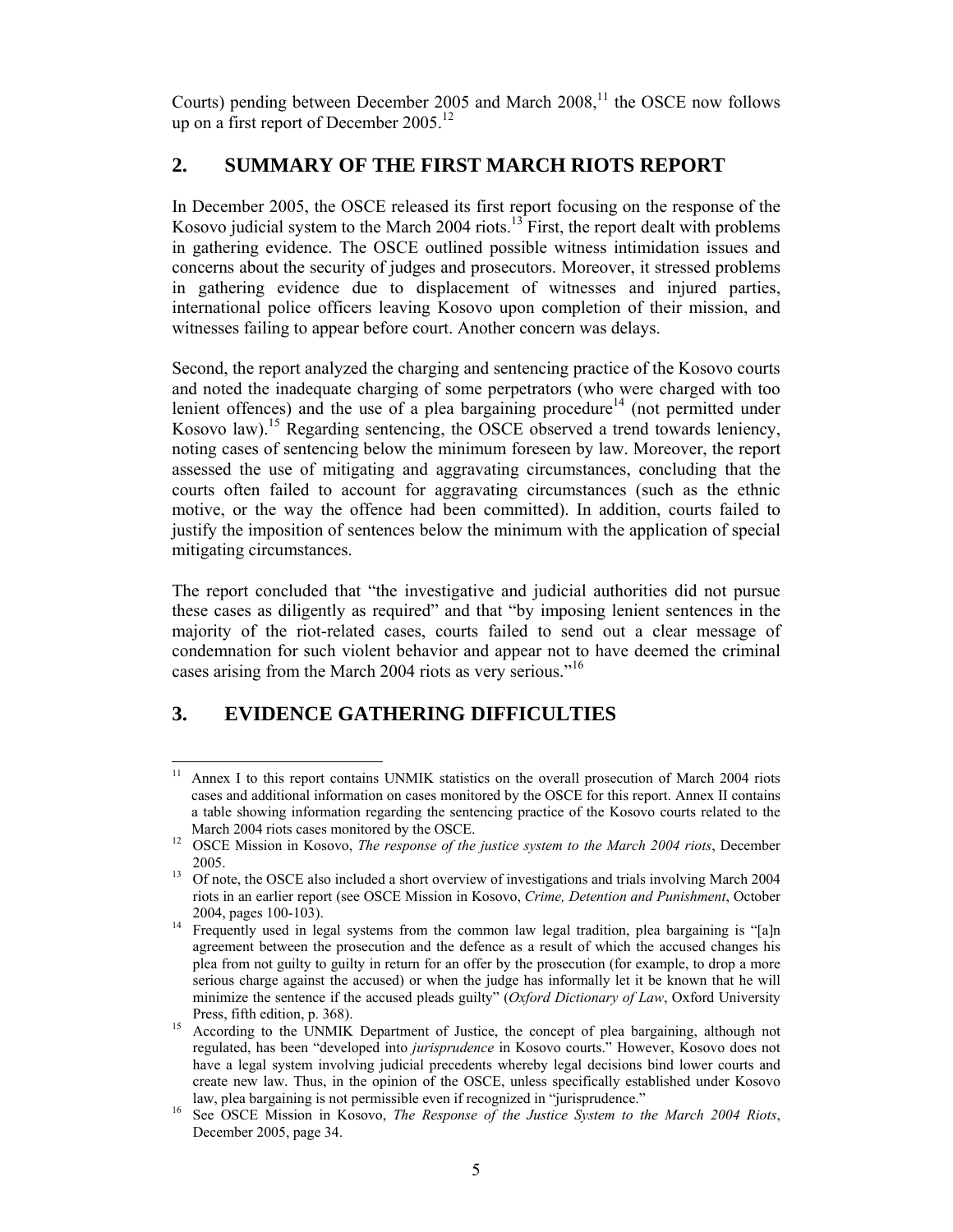In the first report, the OSCE concluded that difficulties in securing evidence created the largest impediment to successful prosecution. This has not substantially changed. Although many witnesses and injured parties came forward to testify before the Kosovo courts, the OSCE still noted many difficulties in securing incriminating statements at trial. Some witnesses, including police officers, failed to appear before the court, while others changed their statements provided during the investigation. Both had serious negative effects on the strength of the prosecution's case.

#### **3.1. Witnesses failing to appear before court**

Under Kosovo law, witnesses have a *duty* to appear before the court.<sup>17</sup> Moreover, the Provisional Criminal Procedure Code of Kosovo ("Criminal Procedure Code") establishes that if duly summoned witnesses fail to appear without valid justification, the court may compel the witnesses to appear and fine them up to 250 Euros.<sup>18</sup>

Despite these legal requirements, the OSCE has noted cases, especially in the Mitrovicë/Mitrovica region, where witnesses failed to appear and testify, including police officers who were eye-witnesses (or victims) of the incidents, and whose testimony was crucial to the prosecution.

In a case before the Mitrovicë/Mitrovica Municipal Court, a defendant was charged with attacking official persons performing official duties.<sup>19</sup> At the trial, two properly summoned Kosovo Police Service officers failed to appear eight times between March 2007 and January 2008. In the same case, two other police officers failed to appear three times. Another officer, allegedly injured by the defendant on 17 March 2004, failed to appear on three separate occasions between March and August 2007.

In a trial which began on 28 February 2007 before the Mitrovicë/Mitrovica District Court, a defendant faced charges for participation in a group that commits a criminal act, $^{20}$  grave acts against general security, $^{21}$  and aggravated theft. $^{22}$  The court properly summoned as witnesses/injured parties 40 members of the Ashkali community in Vushtrri/Vučitrn. However, on 28 February and 4 April 2007 the court postponed the trial session because none of the witnesses/injured parties appeared. Whereas some had been displaced after the riots, and their whereabouts were unknown, others simply failed to appear. Therefore, on 16 May 2007 the

<sup>17</sup> Article 158(3), Provisional Criminal Procedure Code of Kosovo, promulgated by UNMIK Regulation No. 2003/26, *On the Provisional Criminal Procedure Code of Kosovo*, 6 July 2003

<sup>(&</sup>quot;Provisional Criminal Procedure Code"). 18 Article 167(1), Provisional Criminal Procedure Code. Moreover, according to Article 167(2), "[i]f even then the witness refuses to testify, he or she may be imprisoned. This imprisonment shall last for as long as the witness refuses to testify or until his or her testimony becomes unnecessary, or until criminal proceedings terminate, but shall not exceed one month." Members of armed forces and the police may not be imprisoned, but their refusal to testify shall be reported to their respective commands (Article 167(4), Provisional Criminal Procedure Code). 19 Article 317(2), Provisional Criminal Code.

<sup>&</sup>lt;sup>20</sup> Article 200(2), Criminal Law of the Socialist Autonomous Province of Kosovo, 28 June 1977

<sup>(&</sup>quot;Criminal Law of Kosovo").<br><sup>21</sup> Article 157(3), Criminal Law of Kosovo.

<sup>&</sup>lt;sup>22</sup> Article 253(1)(3) and (4), Provisional Criminal Code.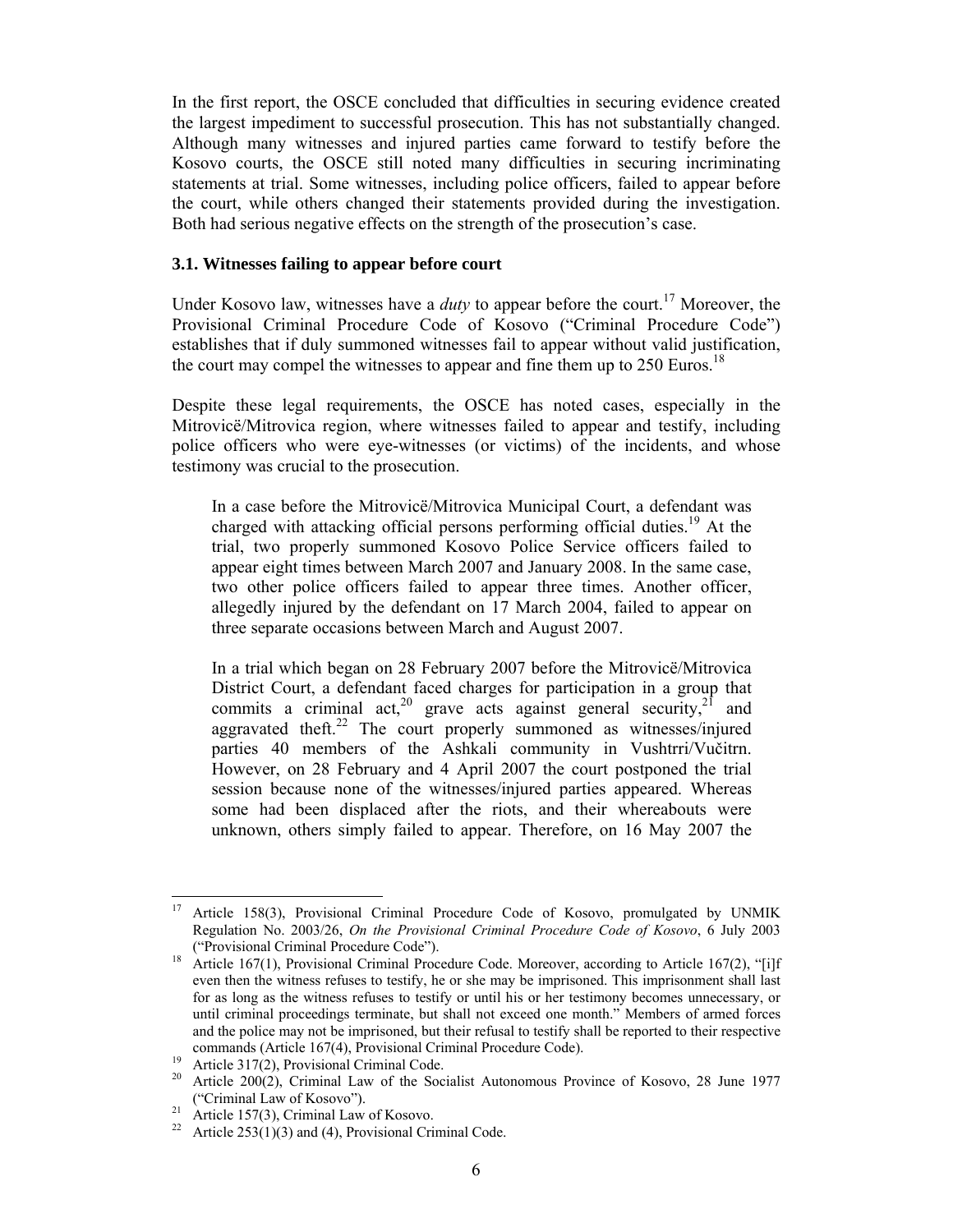court decided to hold the subsequent trial sessions without the injured parties.<sup>23</sup>

In a case before the Gjilan/Gnjilane Municipal Court involving proceedings against a defendant for attempted aggravated theft allegedly committed against a Kosovo Serb in the aftermath of the March 2004 riots, a Kosovo Police Service officer, properly summoned as a witness, failed to appear at two consecutive trial sessions, on 25 May and 20 June 2006.<sup>24</sup>

In the above mentioned cases, the court authorities relied exclusively on the summons procedure rather than other available means, such as ordering that the witness be brought to court by force or imposing a fine. As a result, several witnesses, including Kosovo Police Service officers, violated their duty to testify<sup>25</sup> and impeded the prosecution of likely perpetrators of the March 2004 riots.<sup>26</sup>

#### **3.2. Inconsistent witnesses**

In several cases witnesses, who had provided incriminating statements against suspects before the investigating authorities, contradicted their declarations during the main trial.

In a case before an international panel of the Prizren District Court, two defendants faced charges of inciting national, racial, religious, ethnic hatred, discord, or intolerance,  $27$  causing general danger,  $28$  grave acts against general security,<sup>29</sup> and participating in a group that commits a criminal act.<sup>30</sup> On 19 February 2007, a prosecution witness substantially changed a prior statement given to the police. In reply to the prosecutor's question, he stated that he had not been intimidated, but did not explain what led him to retract his evidence. Similarly, another prosecution witness, in a session held on 21 February 2007, changed the statement provided to the police and to the international prosecutors on previous occasions. He persistently denied the

 $23$ 23 Of note, at the trial session of 1 November 2007, five injured parties finally appeared before the court, but provided statements which were exculpatory for the defendant. The injured parties stated that the Kosovo government had built new houses for them, adding that "they never saw the defendant and do not know him." On 19 December 2007 the court eventually found the defendant

guilty of participation in a group that commits a criminal act, acquitting him of the other charges. 24 Of note, there was no need for additional summons, since on 9 August 2006 the accused pled guilty

to the charge against him, thus ending to the evidentiary proceedings.<br><sup>25</sup> Police officers failing to respond to court summons should face disciplinary proceedings (see Kosovo Police Service Policy and Procedure Manual, Rules of Conduct and Behaviour, Policy No. P-1.16, Rule I and Rule III-R. See also Policy for Court Appearances of Kosovo Police Service

Officers, 1 October 2002, paragraph IV.A.2).<br><sup>26</sup> The OSCE also observed difficulties in obtaining evidence as a result of persons completing their mission, as again noted in the first March Riots report. For example, in a case related to the March 2004 riots, on 13 December 2005 the Mitrovicë/Mitrovica Municipal Court acquitted two defendants for lack of evidence, *inter alia* because two international police officers completed their

mission and could not testify before the court.<br><sup>27</sup> UNMIK Regulation 2000/4, *On the Prohibition Against Inciting to National, Racial, Religious or Ethnic Hatred, Discord or Intolerance*, 1 February 2000, Sections 1.3 and 1.4. 28 Article 157(1), Criminal Law of Kosovo.

<sup>&</sup>lt;sup>29</sup> Article 164(1), Criminal Law of Kosovo.

<sup>30</sup> Article 200(1), Criminal Law of Kosovo (only one of the two defendants was charged with this criminal offence).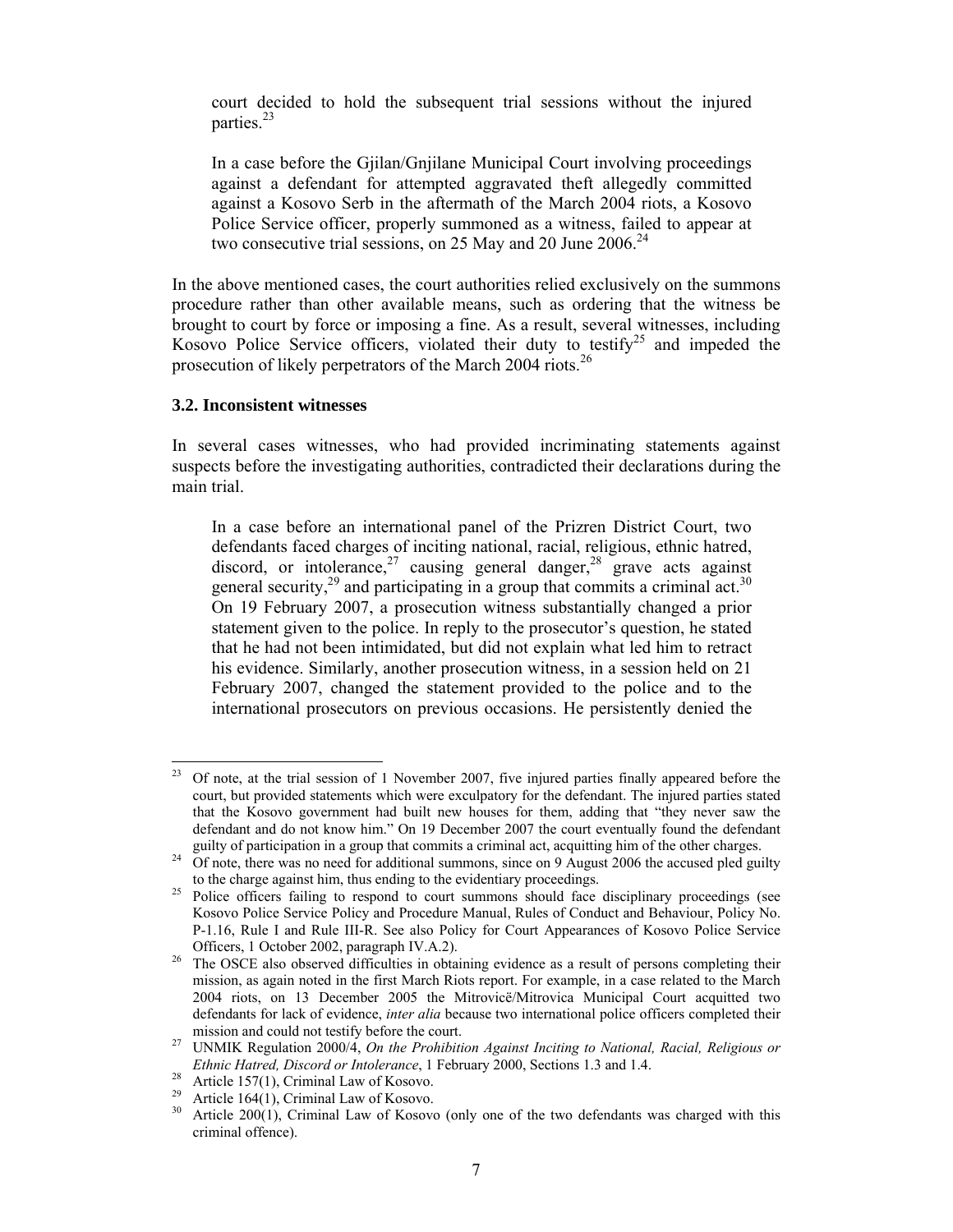content of his previous statements and even refused to acknowledge his signature.

In a case before the Prishtinë/Priština District Court, two defendants faced charges of causing general danger.<sup>31</sup> At the trial session of 15 October 2007, the court heard the testimony of a police officer who, during the investigation, had identified in a photo line-up<sup>32</sup> one of the defendants as a participant to the incidents of 17 March 2004 in Ferizaj/Uroševac. However, during the court session, the police officer told the court that he could not confirm that the defendant was among the perpetrators.<sup>33</sup> The prosecutor asked him to explain the changes in his statement,<sup>34</sup> but the presiding judge did not allow the question.<sup>35</sup>

It is unclear whether changes in the testimony were due to lapse of time, lack of interest/confidence in the course of justice, agreements with the defendants, or fear and intimidation.<sup>36</sup> In any case, the courts failed to conduct detailed inquiries as to the reasons why witnesses changed their testimony and to offer protective measures when necessary. Prosecutors did not use any other means (such as threatening to press charges against them for false testimony) $3^7$  to force witnesses to reconsider their declarations. Of concern, several Kosovo Police Service officers were among the witnesses who provided testimony that contradicted prior statements.<sup>38</sup>

On a more positive note, the OSCE also monitored a case where the court (an international panel) ordered punitive measures against non co-operative witnesses:

The case, before an international panel of the Prishtinë/Priština District Court, involved proceedings against five defendants for the alleged crimes of participating in a group that commits a criminal  $\text{act}^{39}$  serious criminal acts against public security,<sup>40</sup> and inciting to national, racial, religious, or ethnic hatred, discord or intolerance.<sup>41</sup> On 15, 21 and 22 November 2007 eight prosecution witnesses testified before the court but changed the statements they had previously given to the police. Therefore, at the close of

 $31$  $31 \n31$  Article 291, Provisional Criminal Code.

The officer also provided the prosecutor with an accurate description of the defendant's physical

appearance.<br>33 Of note, the suspect's physical appearance (very short and bald) makes him easily recognizable.

 $34$  According to Article  $364$ , Provisional Criminal Procedure Code.

The prosecutor might have been able to overcome the inconsistencies by forcing the officer to admit that the defendant sitting in the courtroom looked similar to the person that the officer had previously identified on photos. Of concern, the judge prevented the prosecutor from asking a legitimate question, and consequently prevented the prosecutor from stressing the inconsistencies in the officer's statements.<br>As the OSCE has previously reported, witness intimidation is a problem that the Kosovo authorities

must address as a top priority (see OSCE Mission in Kosovo, *Witness security and protection in Kosovo: assessment and recommendations*, November 2007). See also the recent Human Rights Watch report, *A Human Rights Agenda for a New Kosovo*, February 2008, page 2. Article 307, Provisional Criminal Code.

In addition to being a criminal offence, this behaviour also violates the Kosovo Police Service Policy and Procedure Manual, Policy for Court Appearances of Kosovo Police Service Officers, P-1.41, Paragraph IV.C.2.c, and may therefore give rise to an internal investigation and a disciplinary proceeding.<br>
<sup>39</sup> Article 200, Criminal Law of Kosovo.<br>
<sup>40</sup> Article 164. Given the LH

<sup>&</sup>lt;sup>40</sup> Article 164, Criminal Law of Kosovo.<br><sup>41</sup> Section 1, UNMIK Begulation 2000/4.

Section 1, UNMIK Regulation 2000/4.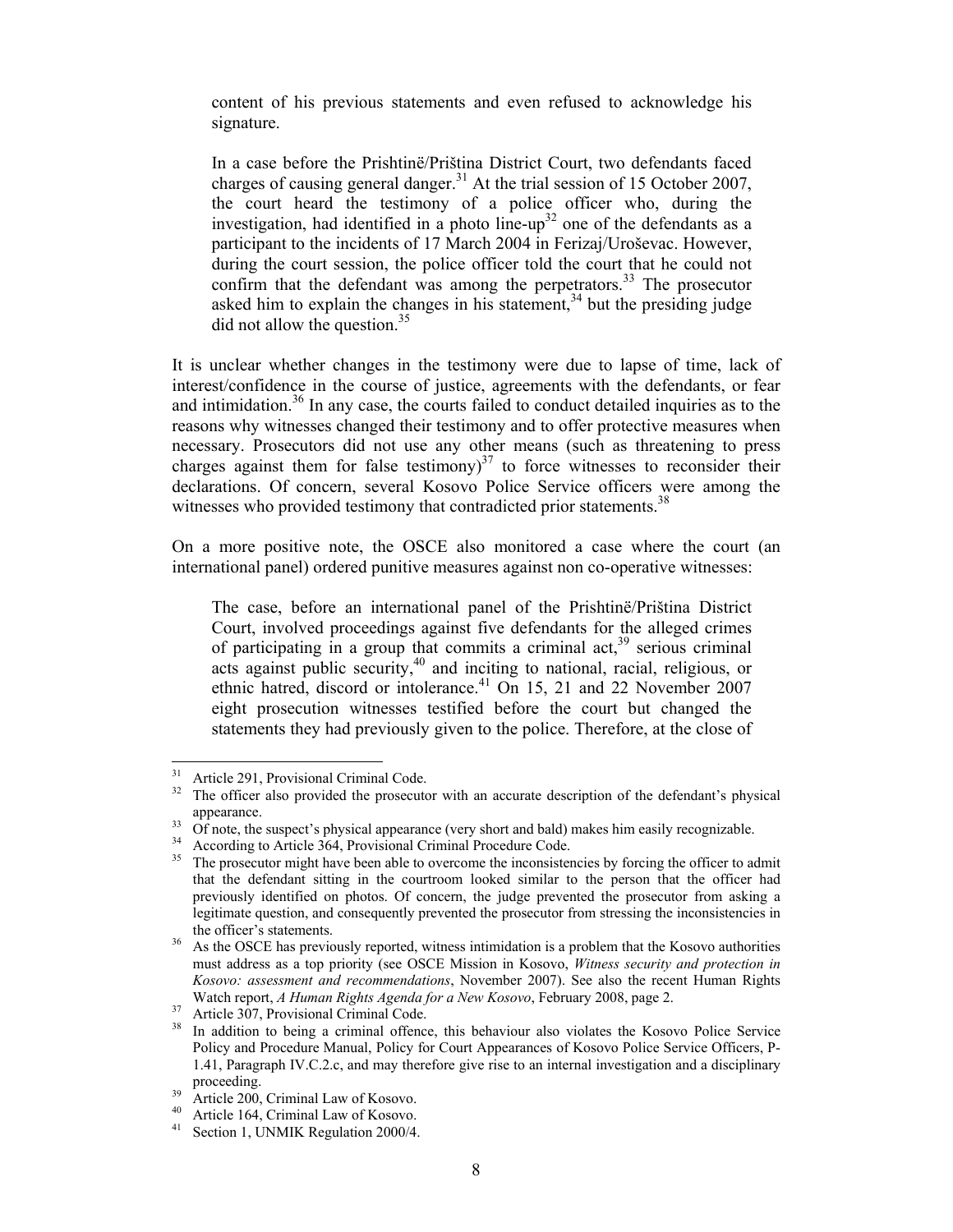the main trial, the panel referred the case file to the prosecutor<sup>42</sup> to investigate and ultimately initiate criminal proceedings against the witnesses for false statements.<sup>43</sup>

Courts and prosecutors should make more frequent use of these punitive measures, since they may help persuade future witnesses to co-operate and testify truthfully.

### **4. DELAYS**

Under domestic law, courts must carry out proceedings without delay.<sup>44</sup> International standards similarly prohibit unjustified delays and prescribe that trials must be held within a reasonable time.<sup>45</sup> This guarantee underlines "the importance of rendering justice without delays which might jeopardize its effectiveness and credibility.<sup>346</sup> In criminal cases, it also avoids that individuals "remain too long in a state of uncertainty about their fate." $47$ 

In Kosovo, the lack of capacity of the justice system and the case backlog contribute to delays in investigating and prosecuting criminal cases.<sup>48</sup> However, the gravity and scale of the incidents that occurred during the March 2004 riots imposed a duty on public authorities to act with the utmost diligence in investigating and prosecuting alleged perpetrators. Nevertheless, often cases were not completed in a timely fashion.

In particular, despite the recommendations in the first March Riots report, the OSCE continues to note (a) unjustified delays in transmitting police reports related to "new" cases; (b) delays in starting main trials after the confirmation of the indictment; and (c) unjustified court delays in issuing first instance verdicts.

#### **4.1. Withholding "new" police reports**

International standards place the obligation to diligently investigate human rights abuses on "public authorities,"49 which includes both police and prosecutors. Under domestic law, investigations should be conducted by the competent prosecutor, who shall "supervis[e] the work of the judicial police in investigating persons suspected of

<sup>42</sup> <sup>42</sup> Pursuant to Article 338(3), Provisional Criminal Procedure Code.<br><sup>43</sup> Article 307 Provisional Criminal Code. Of note on 25 January 20

Article 307, Provisional Criminal Code. Of note, on 25 January 2008 the court found the defendants guilty and sentenced them to imprisonment ranging from two to eight years. 44 Article 5(2), Provisional Criminal Procedure Code.

<sup>&</sup>lt;sup>45</sup> Article  $6(1)$ , European Convention on Human Rights, and Article 14(3)(c), International Covenant

on Civil and Political Rights. 46 European Court of Human Rights, *H. v. France*, 10073/82, Judgment, 24 October 1989, paragraph 58. Moreover, as time passes, victims and witnesses may become reluctant to testify and their

memories may fade.<br><sup>47</sup> European Court of Human Rights, *Stogmüller v. Austria*, 10073/82, Judgment, 10 November 1969, paragraph 5.

 $148$  Note, however, that authorities have a duty to "organize their legal systems so as to allow the courts to comply with the requirements of Article 6(1) including that of trial "within a reasonable time". The European Court of Human Rights, *Zimmerman and Steiner v. Switzerland*, 8737/79, Judgment,

<sup>13</sup> July 1983, paragraph 29.  $\frac{49}{4}$  According to the Human Rights Committee, when investigating serious human rights violations, public authorities must "exercise due diligence to prevent, punish, investigate or redress the harm caused" (see Human Rights Committee, General Comment No. 31 [80], *The Nature of the General Legal Obligation Imposed on States Parties to the Covenant*, 29 March 2004, paragraph 8).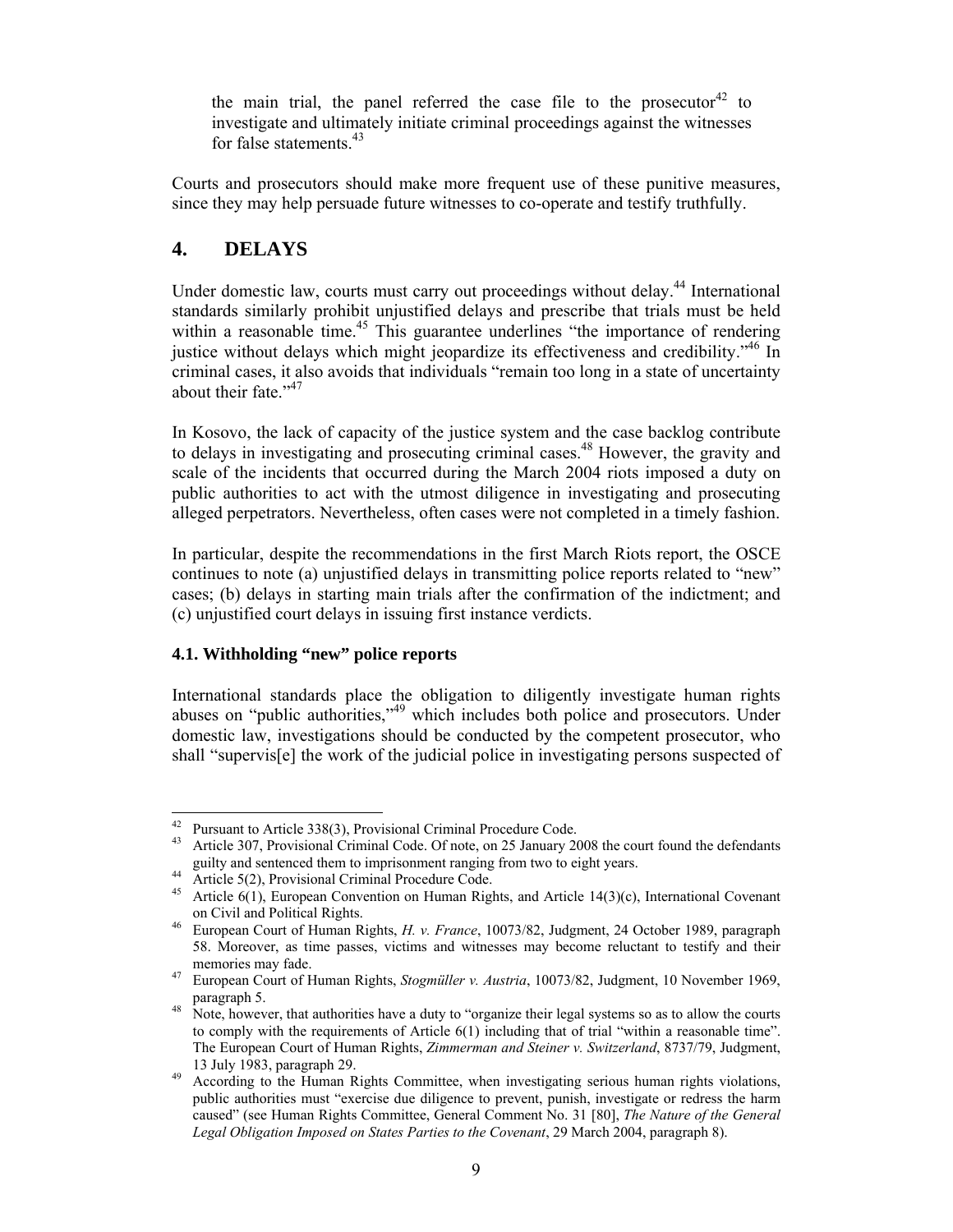committing criminal offences."<sup>50</sup> However, prosecutors usually cannot begin an investigation until the police submits a report on the alleged crime. Under the Provisional Criminal Procedure Code, as soon as the police obtain knowledge of a suspected criminal offence prosecuted *ex officio* either through the filing of a criminal report or in some other way, they shall without delay, and no later than 24 hours from the receipt of this information, inform the public prosecutor. Thereafter, the police must provide additional reports and supplementary information as soon as possible.<sup>51</sup>

However, the OSCE has observed instances where the police transmitted to the prosecutor case files as late as three and a half years after the March 2004 riots.

In September 2007, UNMIK police transferred to the Prizren Municipal Prosecutor a new case related to the March 2004 riots, involving 13 suspects. The police alleged that the suspects had committed the crime of causing general danger.<sup>52</sup> However, on 5 October 2007 the Prizren Municipal Court dismissed the summary indictment filed by the Municipal Prosecutor against one of the defendants, since the statute of limitations for the alleged offences had expired.<sup>53</sup> It is likely that the ten remaining cases, which share identical alleged facts, will also be dismissed if they receive the same legal qualification.

On 23 November 2006, the police submitted to the Gjilan/Gnjilane Minor Offences Court three police reports involving alleged disturbance of public peace and order in Gjilan/Gnjilane during the March 2004 riots. The court dismissed the cases because of lack of evidence. The charges should have been dismissed in any case, since the two-year statute of limitations had expired.<sup>54</sup>

It is unclear why the police took so long to complete the investigation and transfer the files to the competent authorities, resulting in unjustified delays in the criminal proceedings. In the worst case, the case was dismissed because of lapse of time.<sup>55</sup>

#### **4.2. Delays in starting the main trial**

According to the Criminal Procedure Code, immediately upon receiving the indictment, the judge must check whether it complies with the law.<sup>56</sup> If so, the judge

 $50$  Article 46(1), Provisional Criminal Procedure Code.

<sup>&</sup>lt;sup>51</sup> Article 200(2), Provisional Criminal Procedure Code.

 $52$  Article 291, Provisional Criminal Code.

<sup>53</sup> Of note, the statute of limitations expired because the Municipal Prosecutor charged the defendant with too lenient of an offence in light of the alleged facts. The facts supported indictment for the crimes of inciting national hatred (Article 115, Provisional Criminal Code), including aggravating circumstances of paragraph (3) or (5) of Article 291. More serious punishments carry longer statute of limitations (see Article 90, Provisional Criminal Code). 54 See Article 27(4), Law on Minor Offences (Official Gazette of the Socialist Autonomous Province

of Kosovo, no. 23/79). 55 Although four years have passed since the March 2004 riots, the OSCE is aware that the Kosovo Police Service and UNMIK Police still possess case files on investigations of several alleged perpetrators in the March 2004 riots. Since these cases have not been transferred to the prosecutors, the cases have not started yet (OSCE interview with a district prosecutor and with prosecution employees). See also Commission of the European Communities, *Kosovo under UNSCR 1244 - 2007 Progress Report*, COM(2007)663, 6 November 2007, according to which the police task force investigating on the March 2004 riots still has 750 cases "under review" (at page 46).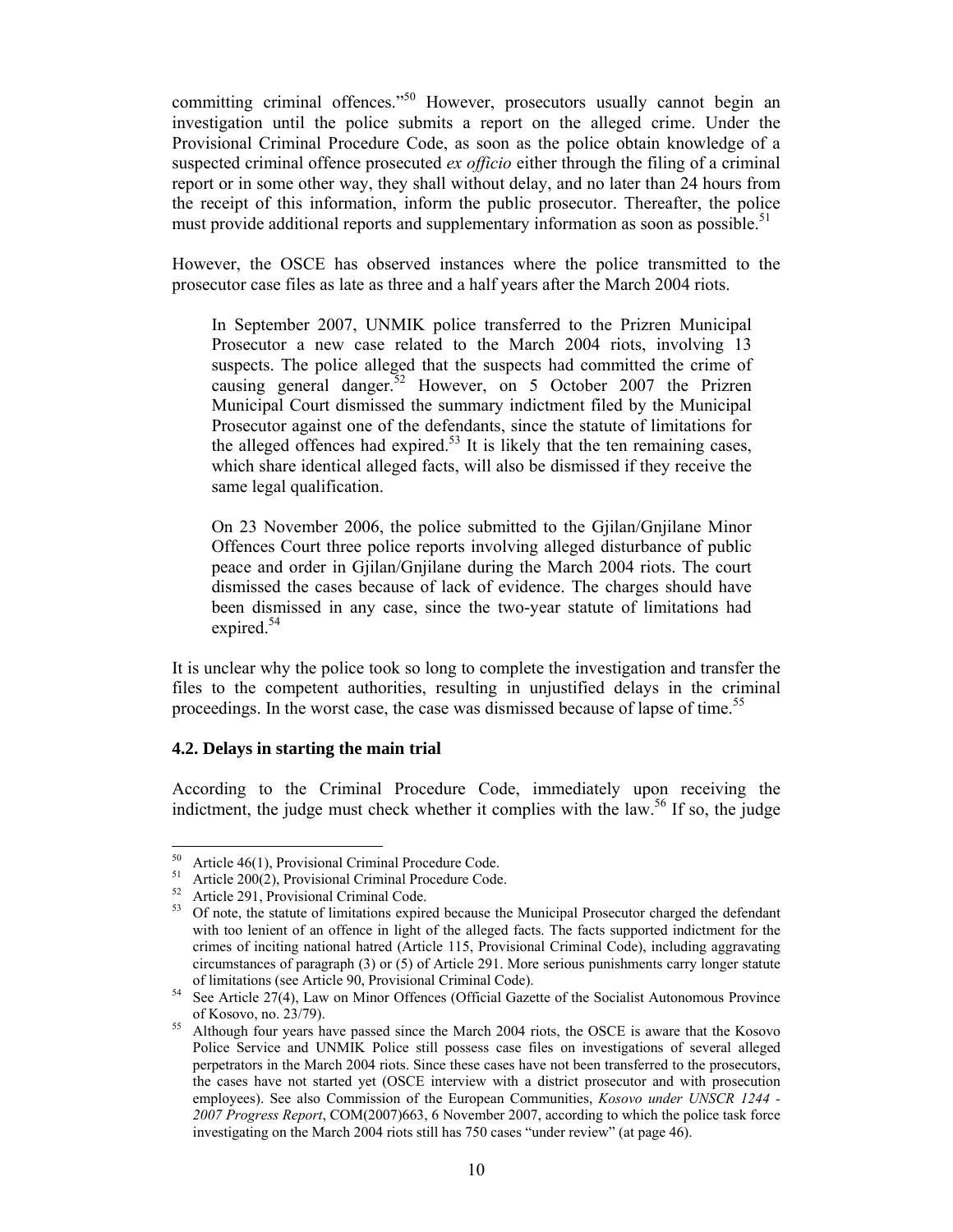must immediately schedule the confirmation hearing.<sup>57</sup> Furthermore, the presiding judge must schedule the main trial as soon as the indictment becomes final, or within one month at the latest from when the indictment becomes final.<sup>58</sup>

The OSCE observed in several cases that the judges scheduled trials significantly outside the time period required by the Criminal Procedure Code. This resulted in unreasonable delays in the cases, and delayed the possible punishment of persons involved in the March 2004 riots.

In a case before the Prizren Municipal Court, on 29 June 2007 the judge confirmed an indictment filed almost three years before, on 6 August 2004.59 The trial did not begin until 11 October 2007.

In a case before the Pejë/Peć Municipal Court, on 16 May 2004 the prosecutor filed a summary indictment charging a defendant with participation in a group obstructing official persons in performing official duties.<sup>60</sup> The main trial started on 21 February 2006, almost two years  $later.<sup>61</sup>$ 

#### **4.3. Written verdicts issued with excessive delays**

According to the Provisional Criminal Procedure Code, the judgment shall be drawn up in writing within 15 days of its announcement if the accused is in detention on remand, and within 30 days in other instances. $62$  The court must then serve a copy of the judgment on the prosecutor, defendant, and the injured party.<sup>63</sup>

The OSCE has monitored cases where courts issued written verdicts several months after the announcement of the verdict.

In a case before an international panel of the Gjilan/Gnjilane District Court, six defendants were tried for crimes including murder,<sup>64</sup> attempted murder,<sup>65</sup> and causing general danger.<sup>66</sup> On 19 May 2005 the panel announced its verdict, sentencing the defendants with punishments from two and a half to

<sup>&</sup>lt;sup>56</sup> Article 306(2), Provisional Criminal Procedure Code.<br><sup>57</sup> See Article 200(1), Provisional Criminal Procedure

See Article 309(1), Provisional Criminal Procedure Code. In summary proceedings (where no confirmation hearing takes place), the judge must schedule the main trial immediately after establishing that the indictment complies with the law (see Article 466(2), Provisional Criminal Procedure Code).<br><sup>58</sup> Article 319(2), Provisional Criminal Procedure Code. The presiding judge otherwise must inform

the president of the court who will then, if necessary, take steps to schedule the main trial.<br><sup>59</sup> The indictment charged the defendant with participating in a crowd committing a criminal offence

<sup>(</sup>Article 320(1), Provisional Criminal Code).<br>
60 Article 318, Provisional Criminal Code.<br>
61 Of note the aggs involved summary proces

<sup>61</sup> Of note, the case involved summary proceedings, for which the law establishes the "immediate" scheduling of the main trial (Article 466(2), Provisional Criminal Procedure Code).<br><sup>62</sup> Article 395(1), Provisional Criminal Procedure Code. However, "[i]f a judgment is not drawn up

within that time the presiding judge shall inform the president of the court of the reasons for this. The president of the court shall take the necessary measures for the judgment to be drawn up as soon as possible, but no later than thirty days from its announcement if the accused is in detention

on remand and forty-five days in other instances" (*id.*). 63 Article 395(3), (4) and (5), Provisional Criminal Procedure Code.

<sup>64</sup> Article 146, Provisional Criminal Code.

<sup>65</sup> Articles 146 and 20, Provisional Criminal Code.

<sup>66</sup> Article 291, Provisional Criminal Code.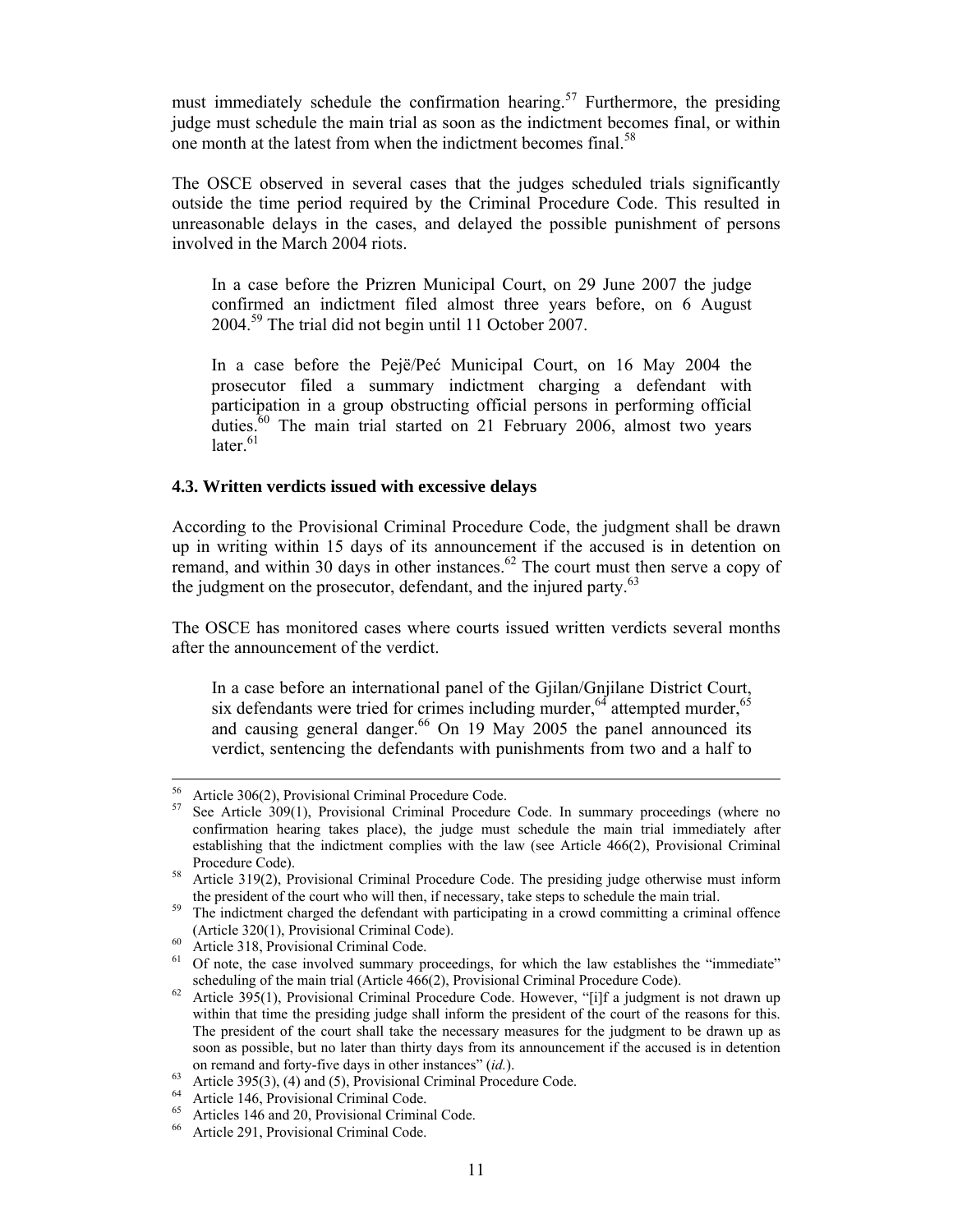16 years of imprisonment. However, the court did not issue the written verdict until 29 November 2006, more than 18 months later.<sup>67</sup> Of particular concern is that three defendants were in detention on remand throughout this time.<sup>68</sup>

In a case before the Prizren Municipal Court, on 15 September 2004 the court convicted a defendant of two counts of attacking an official person performing official duties,<sup>69</sup> and one count of participating in a crowd committing a criminal offence. However, the court only provided him with the written verdict on 3 February 2006, more than 16 months later.<sup>70</sup>

The delayed drafting and service of the written verdict unfairly extended the proceedings. Such delays are not attributable to the complexity of the case or to the defendant's conduct, and therefore have no justification.<sup>71</sup> Consequently, the judicial authorities violated the "reasonable time" guarantee which, under international standards, also applies to appeal proceedings.<sup>72</sup> Moreover, since the defendants could not file an appeal against the verdict before receiving it in writing, they were deprived of their fundamental right to an effective remedy for a substantial period of time.<sup>73</sup>

## **5. SENTENCING**

The March 2004 riots caused substantial threat and harm to life, general security, and ethnic tolerance in Kosovo.<sup>74</sup> The courts had a duty to send a strong message to the Kosovo population that such incidents will not be tolerated.

Lenient sentencing was one of the main criticisms contained in the first March Riots report.75 Despite the recommendations in that report, the OSCE continues to observe that courts generally imposed lenient sentences.

In the majority of cases, courts imposed sentences near, or even below, the legal minimum. Moreover, courts often suspended the execution of these sentences, thus replacing already low sentences with an alternative punishment.

In many monitored cases, the cause of low sentencing may have been the failure to consider the ethnic motive as an aggravating circumstance. In other cases, courts imposed low sentences because prosecutors charged persons with crimes less serious than those supported by the alleged facts.

<sup>67</sup>  $^{67}$  Of note, to date the Supreme Court has still not ruled on the appeals filed by the accused.<br> $^{68}$  This raises additional experts as to the lowfulness of the defendants' detention. The

This raises additional concerns as to the lawfulness of the defendants' detention. The European Court of Human Rights has repeatedly held that the continuing detention of a suspect is unlawful unless "the competent national authorities displayed special diligence in the conduct of the proceedings" (see *Labita v. Italy*, 26772/95, Judgment, 6 April 2000, paragraph 170).<br>Article 184(1) and (2), Criminal Law of Kosovo.

<sup>&</sup>lt;sup>70</sup> Of note, the Prizren District Court issued the appellate decision a year later, on 26 January 2007.<br><sup>71</sup> See European Court of Human Bights, *Šakanovič v. Slovenig*, 22080/02, Judgment, 13 Decem

<sup>71</sup> See European Court of Human Rights, *Šakanovič v. Slovenia*, 32989/02, Judgment, 13 December 2007, paragraph 39. 72 See Human Rights Committee, General Comment No. 13, "*Equality before the courts and the right* 

*to a fair and public hearing by an independent court established by law*", 13 April 1984, paragraph 10. See also European Court of Human Rights, *Delcourt v. Belgium*, 2689/65, Judgment, 17

January 1970, paragraph 25. 73 See Article 13, European Convention on Human Rights.

<sup>74</sup> See Chapters XIII, XV and XXV of the Provisional Criminal Code.

<sup>75</sup> See first March Riots report, page 27.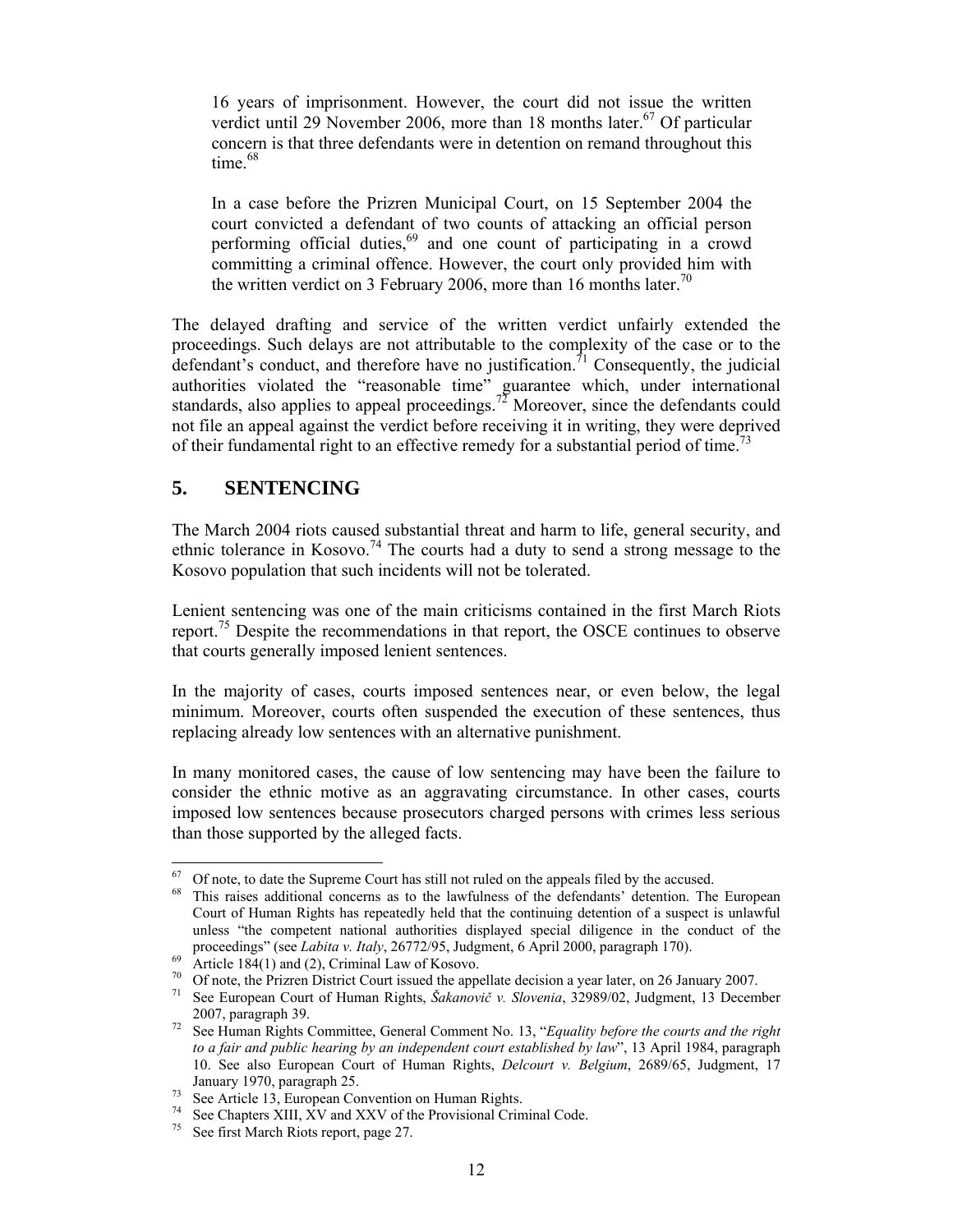Lenient sentencing and undercharging are endemic problems in the Kosovo justice system.<sup>76</sup> However, that still does not justify the courts in issuing punishments in March 2004 riots cases that do not adequately reflect the gravity of the crimes committed.

#### **5.1. Ethnic motives ignored**

According to the European Court of Human Rights, "treating racially induced violence and brutality on an equal footing with cases that have no racist overtones would be to turn a blind eye to the specific nature of acts that are particularly destructive of fundamental rights. A failure to make a distinction in the way in which situations that are essentially different are handled may constitute unjustified treatment irreconcilable with Article 14 of the Convention."<sup>77</sup>

Kosovo domestic law establishes that one of the factors to be considered when determining punishment is "the motives for committing the act."<sup>78</sup>

However, the OSCE notes that the courts widely failed to account for ethnic motive as an aggravating factor in cases related to the March 2004 riots.

In a case before the Prishtinë/Priština District Court, on 7 March 2007 the court found a defendant guilty of burning a house belonging to a Kosovo Serb during the March 2004 riots in Fushë Kosovë/Kosovo Polje. The court convicted him of aggravated causing general danger (a crime carrying punishment from one to eight years), $\sqrt[7]{\ }$  and sentenced him to one year and six months of imprisonment. Despite the obvious ethnic motive of the defendants, in determining the sentence the court stated: "The court while measuring the length of the sentence of the accused […] assessed all the important circumstances for measuring and determining the sentence."

In another case before the Mitrovicë/Mitrovica Municipal Court, on 20 December 2005 a juvenile defendant was convicted for participating in a crowd committing a criminal offence. The court found that there were "no special aggravating circumstances" in the case, and sentenced the defendant to two months of community service.<sup>80</sup>

In the above examples, the courts did not account for the ethnic motive as an aggravating factor, despite the clear ethnic motivation in the crimes committed. Of concern, the OSCE observed one example to the contrary:

In a case related to the March 2004 riots before the Lipjan/Lipljane Municipal Court involving three defendants charged with participation in a group that

 $76\,$ 76 See OSCE Mission in Kosovo, *Protection of Witnesses in the Criminal Justice System* (April 2003), page 43; see also OSCE Mission in Kosovo, *Crime Detention and Punishment* (December 2004),

page 39. 77 See European Court of Human Rights, *Nachova and Others v. Bulgaria*, 43577/98 and 43579/98,

Judgment, 24 February 2004, paragraph 158. 78 Article 64(1), Provisional Criminal Code.

<sup>&</sup>lt;sup>79</sup> Article 291(5), Provisional Criminal Code.

<sup>80</sup> See Article 28, Juvenile Justice Code of Kosovo, promulgated by UNMIK Regulation 2004/8, *On the Juvenile Justice Code of Kosovo*, 20 April 2004.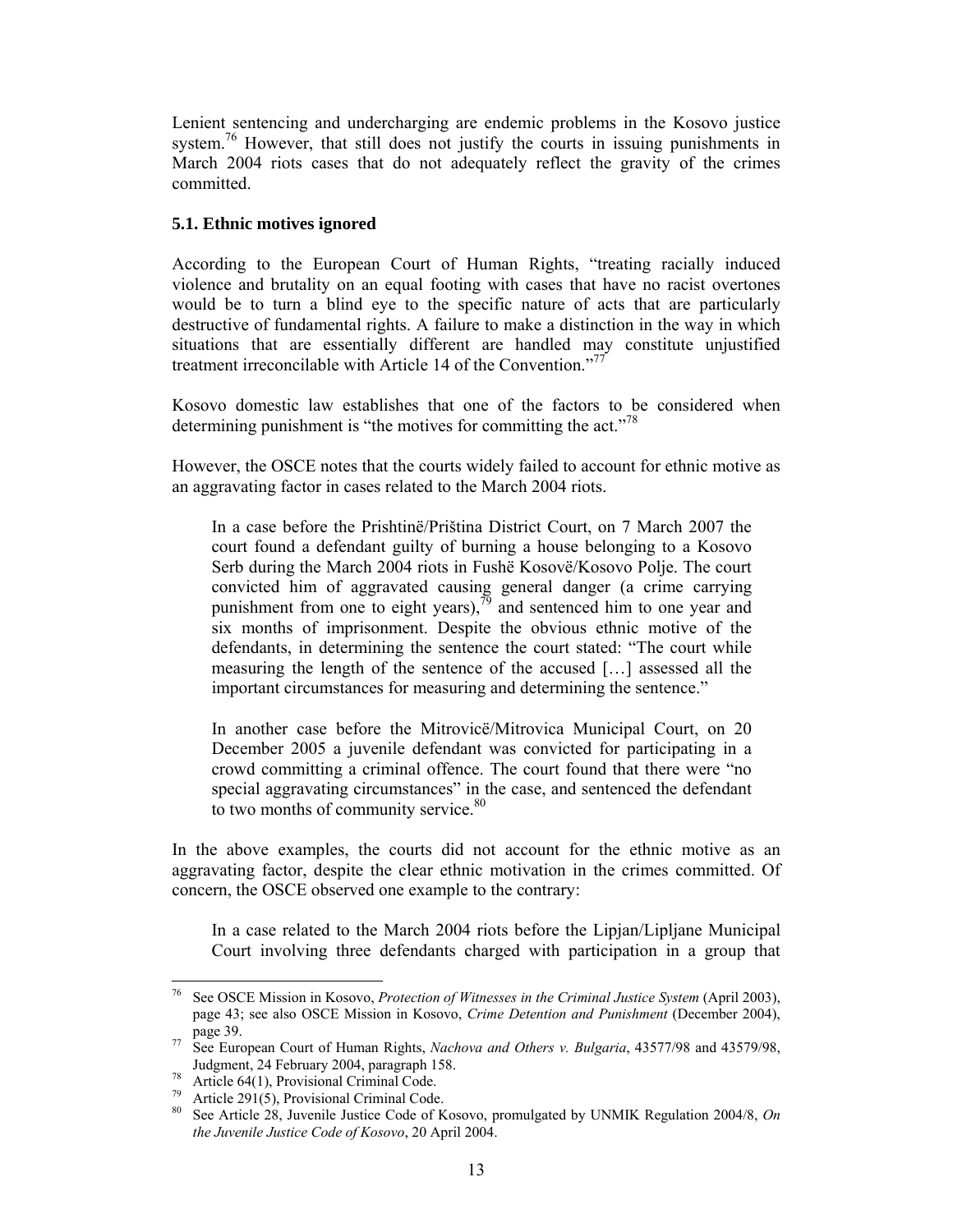commits a criminal offence, $81$  on 5 June 2007 the court convicted and sentenced the defendants to punishments from four to six months of imprisonment. Surprisingly, the court considered a *mitigating* circumstance "the general situation created on 18 March 2004".

The failure of courts to account for ethnic motives as aggravating circumstances suggests that they viewed the March 2004 incidents as "ordinary" crimes. A stronger message should have been sent that ethnically-motivated violence will not be tolerated.

#### **5.2. Wrong qualification of the offence**

In some March 2004 riots cases, prosecutors charged defendants with lenient offences, while the factual allegations supported indictments for more serious crimes.

In a case before the Pejë/Peć Municipal Court, the prosecutor on 25 January 2005 charged a defendant with participation in a group obstructing official persons in performing official duties, a crime punishable with a fine or imprisonment of up to three years. $82$  However, according to both the indictment and the 21 February 2006 verdict, the group not only obstructed the police, but also threw stones at police officers and set on fire houses belonging to Kosovo Serbs. Therefore, the acts supported charges for more serious offences, such as participating in a crowd committing a criminal offence $83$  or attacking official persons. $84$ 

In another case before the Ferizaj/Uroševac Municipal Court, on 16 July 2004 a judge convicted two accused for participating in a crowd committing a criminal offence. The court was satisfied beyond reasonable doubt that on 17 March 2004 at least one of the defendants threw Molotov cocktails at an Orthodox Church.<sup>85</sup> These facts supported a conviction for the more serious crime of aggravated incitement of national, racial, religious, or ethnic hatred, discord or intolerance,  $86$  and/or aggravated causing general danger.  $87$ On 24 July 2007 the District Court in Prishtinë/Priština upheld the first instance verdict.

In the above cases, the prosecutor could have brought cases for more serious charges based on the facts alleged in indictments. As a result, several perpetrators received

<sup>81</sup> Article 320, Provisional Criminal Code.

<sup>&</sup>lt;sup>82</sup> Article 318, Provisional Criminal Code.<br><sup>83</sup> Article 320(1) Provisional Criminal C

<sup>83</sup> Article 320(1), Provisional Criminal Code. Both the violent attack on police officers and the burning of houses of Kosovo Serbs (which did not lead to criminal charges) should have led to

more serious charges. 84 Article 317(1), Provisional Criminal Code. The offence of participation in a group *obstructing* official persons in performing official duties (Article 318, Provisional Criminal Code), does not include the use of force, an act that amounts to *attacking* official persons (Article 317, Provisional Criminal Code).<br><sup>85</sup> Remarkably, even for an incident of this gravity, involving the destruction of religious monuments

and the endangerment of people's lives, the court imposed a sentence (four months) just above the minimum (three months) established by Article 320(1), Provisional Criminal Code. The verdict also acknowledges that the other two defendants participated in the riots of the following day (18 March).<br><sup>86</sup> Article 115(3), Provisional Criminal Code (carrying imprisonment from one to ten years).<br><sup>87</sup> Article 2015). Provisional Criminal Code (carrying imprisonment from and to sight years).

Article 291(5), Provisional Criminal Code (carrying imprisonment from one to eight years).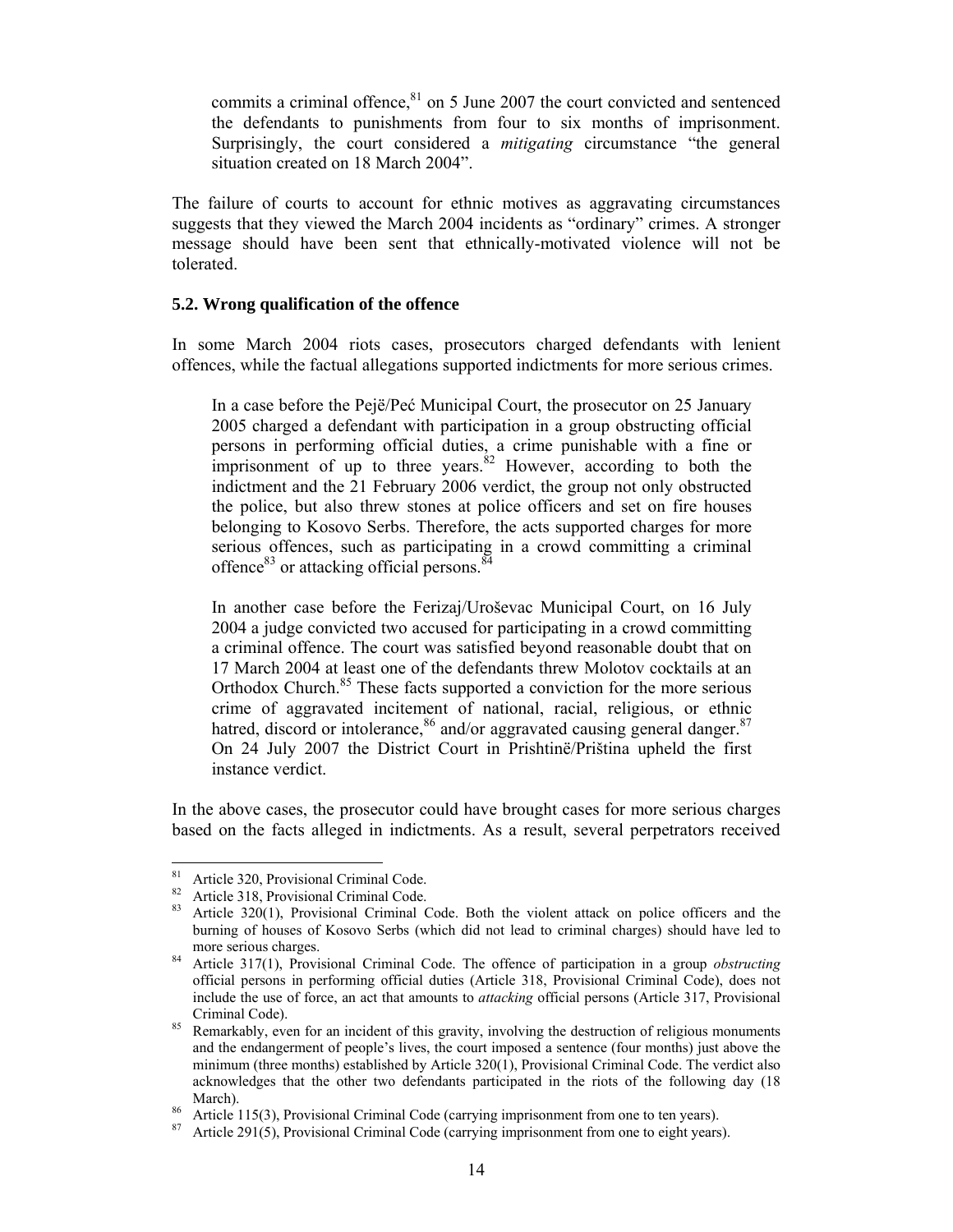low sentences because they were not charged with and convicted for the appropriate criminal offences.

#### **5.3. Low sentencing**

According to the Provisional Criminal Code of Kosovo ("Provisional Criminal Code"), "punishment shall be proportionate to the gravity of the offence and the conduct and circumstances of the offender."<sup>88</sup> Moreover, one of the purposes of punishment is "to deter other persons from committing criminal offences."<sup>89</sup> The judge, in determining the punishment, must also consider "the degree of criminal liability, the motives for committing the act, the intensity of danger or injury to the protected value, [and] the circumstances in which the act was committed  $[...]$ ."<sup>90</sup>

The danger posed on 17 and 18 March 2004 to life, limb, and private property (including religious sites) of non-Albanian communities should have unambiguously called for the imposition of harsh punishments on those who spread ethnic hatred among different ethnic groups in Kosovo. The courts should have sent the message that such incidents must not be repeated.

Instead, the OSCE continued to observe a tendency of Kosovo courts towards leniency, already noted in the first March Riots report.

In a case before the Gjakovë/Đakovica Municipal Court, the judge found five defendants guilty of inciting national, racial or religious hatred, discord or hostility, a crime carrying a minimum punishment of three months of imprisonment.<sup>91</sup> On 31 March 2006 the court sentenced the defendants to a punishment close to the legal minimum (four months) and suspended the sentence for one year. $92$ 

In another case, before the Lipjan/Lipljane Municipal Court, a defendant faced charges of attacking official persons performing official duties<sup>93</sup> On 5 July 2007 the court sentenced him to the legal minimum (three months of imprisonment) and also suspended the sentence.<sup>94</sup>

As additional evidence of the generally lenient sentencing practice, in only a few cases (only those with international judges) did courts impose sentences above the average punishment allowed by the law. Annex II includes a table illustrating the sentencing practice of the Kosovo courts. Of concern, most punishments were close to the legal minimum.

#### **5.4. Sentencing below the minimum**

<sup>88</sup> <sup>88</sup> Article 64(1), Provisional Criminal Procedure Code.

<sup>&</sup>lt;sup>89</sup> Article 34(2), Provisional Criminal Code.

<sup>&</sup>lt;sup>90</sup>*Id.*<br><sup>91</sup> Article 134(2), Criminal Code of the Social Federal Republic of Yugoslavia, Official Gazette of the Social Federal Republic of Yugoslavia No. 44 of October 8, 1976.<br>See following paragraph.

<sup>&</sup>lt;sup>93</sup> Article 317(1), Provisional Criminal Code.

<sup>94</sup> Of note, the facts alleged in the indictment supported charges for the more serious offence foreseen in Article 317(2), Provisional Criminal Code.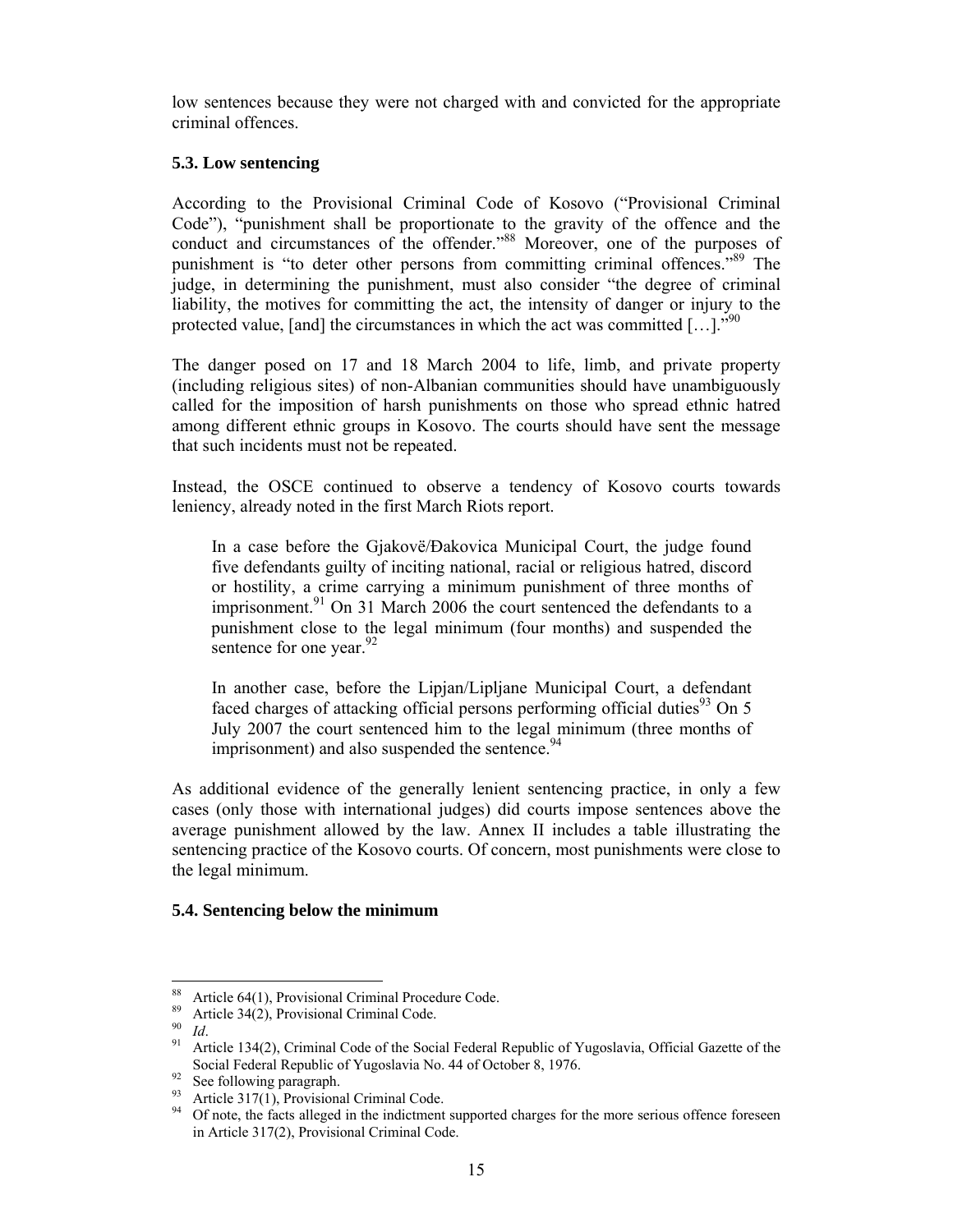Moreover, despite the recommendations in the first March Riots report, the OSCE still monitored a few cases where the courts imposed sentences below the minimum established by the law, without any explanation of mitigating circumstances.<sup>95</sup>

In a case before the Prishtinë/Priština Municipal Court, the judge established that on 18 March 2004 two defendants stole a car belonging to a Kosovo Serb, taking advantage of the situation created by the ongoing riots. On 12 November 2007, the court convicted them of aggravated theft,  $96$  an offence carrying a minimum punishment of six months of imprisonment. However, the defendants were sentenced to four and three months imprisonment respectively.

In another case, on 25 July 2005 the Mitrovicë/Mitrovica Municipal Court convicted a defendant for aggravated theft and sentenced him to the legal minimum, six months of imprisonment. On 13 February 2007 the Mitrovicë/Mitrovica District Court reduced the punishment to three months.

In these examples, the courts did not mention any particular reasons or mitigating circumstances which justified a sentence below the minimum allowed by law. The courts did not even acknowledge that the sentences imposed were exceptionally lenient.

#### **5.5. Widespread use of suspended sentences**

A "suspended sentence" is a punishment alternative to imprisonment whose purpose, according to the Provisional Criminal Code, is "to give the perpetrator a reprimand which achieves the purpose of a punishment by pronouncing a sentence *without executing it.*"<sup>97</sup> Execution of the sentence is therefore suspended for one to five years. The suspension may be revoked if the defendant commits a new criminal offence within the prescribed period of time.<sup>98</sup>

While suspended sentences aim to spare people responsible for lesser offences from a traumatizing experience such as time in prison, the OSCE is concerned by the overuse of suspended sentences in the context of mass violence cases, such as the March 2004 riots. Of 86 persons who (to the knowledge of the OSCE)<sup>99</sup> in the monitored period were sentenced with imprisonment,<sup>100</sup> 49 (i.e.  $56\%$ )<sup>101</sup> received suspended sentences, while only 37 (i.e.  $44\%$ ) actually served time in prison.<sup>102</sup>

<sup>95</sup> As required by Article 66 of the Provisional Criminal Code.

<sup>&</sup>lt;sup>96</sup> Article 253, Provisional Criminal Code.

<sup>&</sup>lt;sup>97</sup> Article 42, Provisional Criminal Code (emphasis added).

See Article 45, Provisional Criminal Code.

<sup>&</sup>lt;sup>99</sup> Unless otherwise specified, figures contained in this report were obtained through monitoring

activities and do not represent official statistics.<br><sup>100</sup> The figure includes both first instance and appellate verdicts.<br><sup>101</sup> The percentage rises to 62.5% if taking into consideration only prison sentences eligible fo

suspension (i.e. under two years of imprisonment). 102 Moreover, although the law establishes that a sentence may be suspended for a verification period of up to five years (see Article 43(2), Provisional Criminal Code), the vast majority of the sentences were suspended for either one or two years only.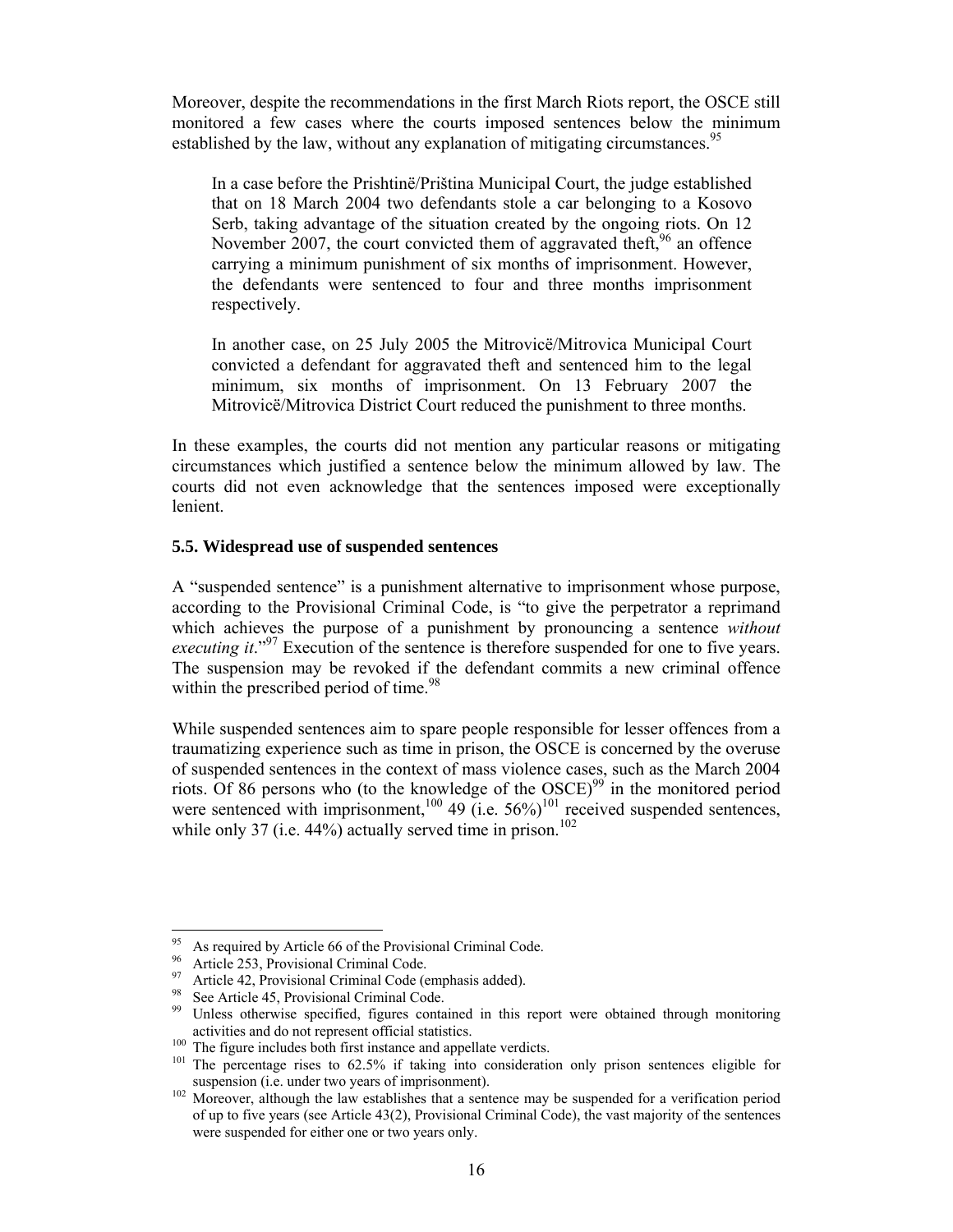## **6. PROBLEMS WITH APPEALS**

#### **6.1. Failure to remedy shortcomings in first instance proceedings**

While the first March Riots report was based mainly on monitoring of first instance cases, this report includes 27 appellate cases. Appellate proceedings play a key role in the administration of justice, in that they can help remedy violations and shortcomings of first instance proceedings. The European Court of Human Rights held that "fairness of proceedings must be assessed with regard to the proceedings as a whole", $^{103}$  thus including the appeals stage. The Court recognized that some defects of first instance judgments can be addressed and remedied at the appellate level.<sup>104</sup> Thus, if the appellate courts rectify the shortcomings of the fist instance proceedings, there is no violation of Article 6 of the European Convention on Human Rights.

Concerning the March 2004 riots, Kosovo appellate courts often failed to address substantive and procedural violations committed by lower courts. In some cases, possible violations of first instance judgments were left unremedied because of the poor performance of the prosecutor.

In a case before the Ferizaj/Uroševac Municipal Court, the prosecutor filed an appeal against the first instance judgment of 16 July 2004, sentencing three defendants to four months of imprisonment each, for the crime of participating in a crowd committing a criminal offence. The reasoning of the appeal states: "the court upon deciding on conviction did not impose an adequate sentence in this criminal matter" (unofficial translation). The Prishtinë/Priština District Court held a hearing, which the prosecutor, although duly summoned, did not attend. As a result, on 24 July 2007 the Prishtinë/Priština District Court dismissed the appeal.<sup>165</sup>

In this and other cases, the prosecutor's appeal did not comply with the legal requirement that an appeal should contain "the grounds for challenging the judgment"106 and an "explanation of the appeal."107 The prosecutor's appeal contained almost no reasoning, thus failing to show the reasons why the appellate court should have amended the first instance verdict.

<sup>&</sup>lt;sup>103</sup> See for instance *Sipavičius v. Lithuania*, 49093/99, Judgment, 21 February 2002, paragraph 27.<br><sup>104</sup> See for instance *Dallos v. Hungary*, 29082/95, Judgment, 1 March 2001, paragraph 52, where the Court found that there was no violation of Article 6 of the European Convention on Human Rights, since "any defects in the proceedings before the Regional Court were *cured* before the Supreme

Court" (emphasis added).<br><sup>105</sup> Of note, proceedings before the Prishtinë/Priština District Court lasted more than three years.<br><sup>106</sup> According to Article 402 of the Provisional Criminal Procedure Code, "[a] judgment may be challenged: (1) On the ground of a substantial violation of the provisions of criminal procedure; (2) On the ground of a violation of the criminal law; (3) On the ground of an erroneous or incomplete determination of the factual situation; or (4) On account of a decision on criminal sanctions, confiscation of the material benefit acquired by the commission of a criminal offence, costs of criminal proceedings, property claims as well as on account of an order to publish a judgment." 107 Article 401, Provisional Criminal Procedure Code.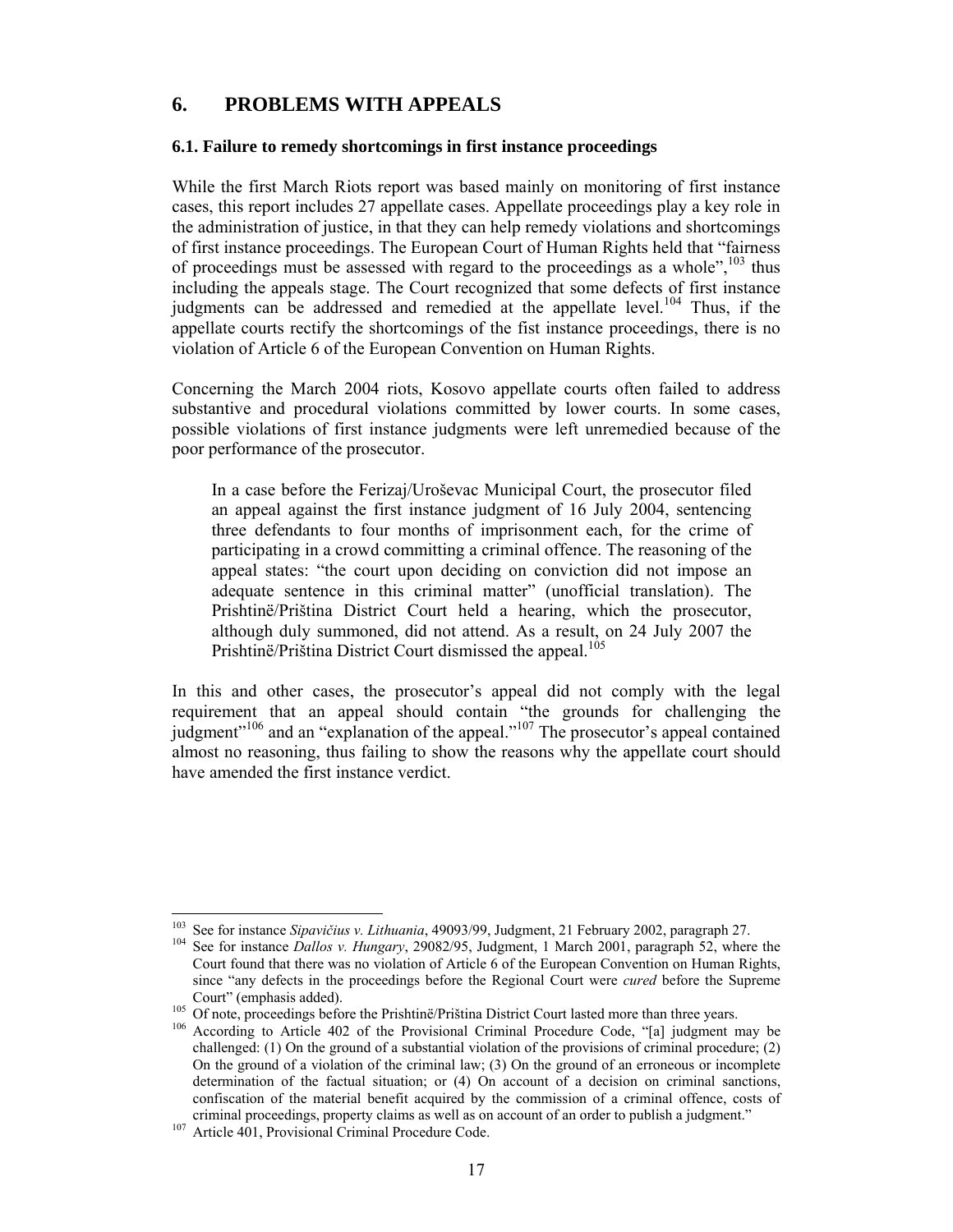In other cases, prosecutors failed to announce an appeal within the deadline of eight days established by law,  $108$  thus leading the appellate court to reject their appeal on procedural grounds.

In one case, the Mitrovicë/Mitrovica Municipal Court on 13 December 2005 acquitted two defendants of aggravated theft.<sup>109</sup> The municipal prosecutor did not announce an appeal within eight days, thus implicitly waiving his right to appeal. Nevertheless, on 12 October 2006 he lodged an appeal, which the Mitrovicë/Mitrovica District Court dismissed as belated.<sup>110</sup>

In this case, the prosecutor did not act with the required due diligence, $111$  thus failing to perform his duties "fairly, consistently and expeditiously."<sup>112</sup> As a result, several possible violations of the first instance proceedings, including the controversial acquittal of the defendants, remained unaddressed.<sup>113</sup>

In other cases, the prosecutor did not even attempt to appeal the first instance verdict, thus failing to remedy procedural or substantive irregularities.

In a case before the Prizren Municipal Court, on 15 September 2004 the trial panel found a defendant guilty of one count of aggravated attacking official persons, one count of attacking official persons, and one count of participating in a crowd committing a criminal offence. The court sentenced him to an aggregate punishment of 20 months of imprisonment, suspended for three years. The defendant subsequently appealed the verdict at the Prizren District Court on procedural grounds. In its judgment of 26 January 2007, the second instance court not only dismissed the defendant's appeal, but also found that the sentence was too low for the gravity of the defendant's conduct. However, the lack of appeal by the prosecutor prevented the imposition of a harsher sentence.

Finally, the OSCE also noted instances where the appellate courts committed new violations, such as imposing sentences below the legal minimum.

In a case before the Mitrovicë/Mitrovica Municipal Court, on 25 April 2005 the court found a defendant guilty of participating in a crowd committing a

<sup>108</sup> See Article 400, Provisional Criminal Procedure Code. Note, however, that if the accused is punished with imprisonment he can appeal the verdict up to 15 days after he receives a copy of the written verdict (see Article 400(2), Provisional Criminal Procedure Code).

written verdict (see Article 400(2), Provisional Criminal Procedure Code). 109 Article 2001, Criminal Law of Kosovo. 110 The District Court's decision is dated 15 June 2007. Of note, according to Article 407(2) of the Provisional Criminal Procedure Code, "A belated appeal […] shall be dismissed by a ruling of the presiding judge of the court of *first instance*" (emphasis added). Therefore, the Mitrovicë/Mitrovica

Municipal (not District) Court should have dismissed the appeals.<br><sup>111</sup> According to the Human Rights Committee, public authorities must "exercise due diligence to prevent, punish, investigate or redress the harm caused by human rights violations" (see Human rights Committee, General Comment No. 31 [80], *The Nature of the General Legal Obligation* 

*Imposed on States Parties to the Covenant*, 29 March 2004, paragraph 8).<br><sup>112</sup> See Guidelines on the Role of Prosecutors, adopted by the Eighth United Nations Congress on the Prevention of Crime and the Treatment of Offenders, Havana, Cuba, 27 August to 7 September

<sup>1990,</sup> Guideline No. 12. 113 Other possible violations included allowing inadmissible evidence and inconsistent reasoning of the first instance judgment.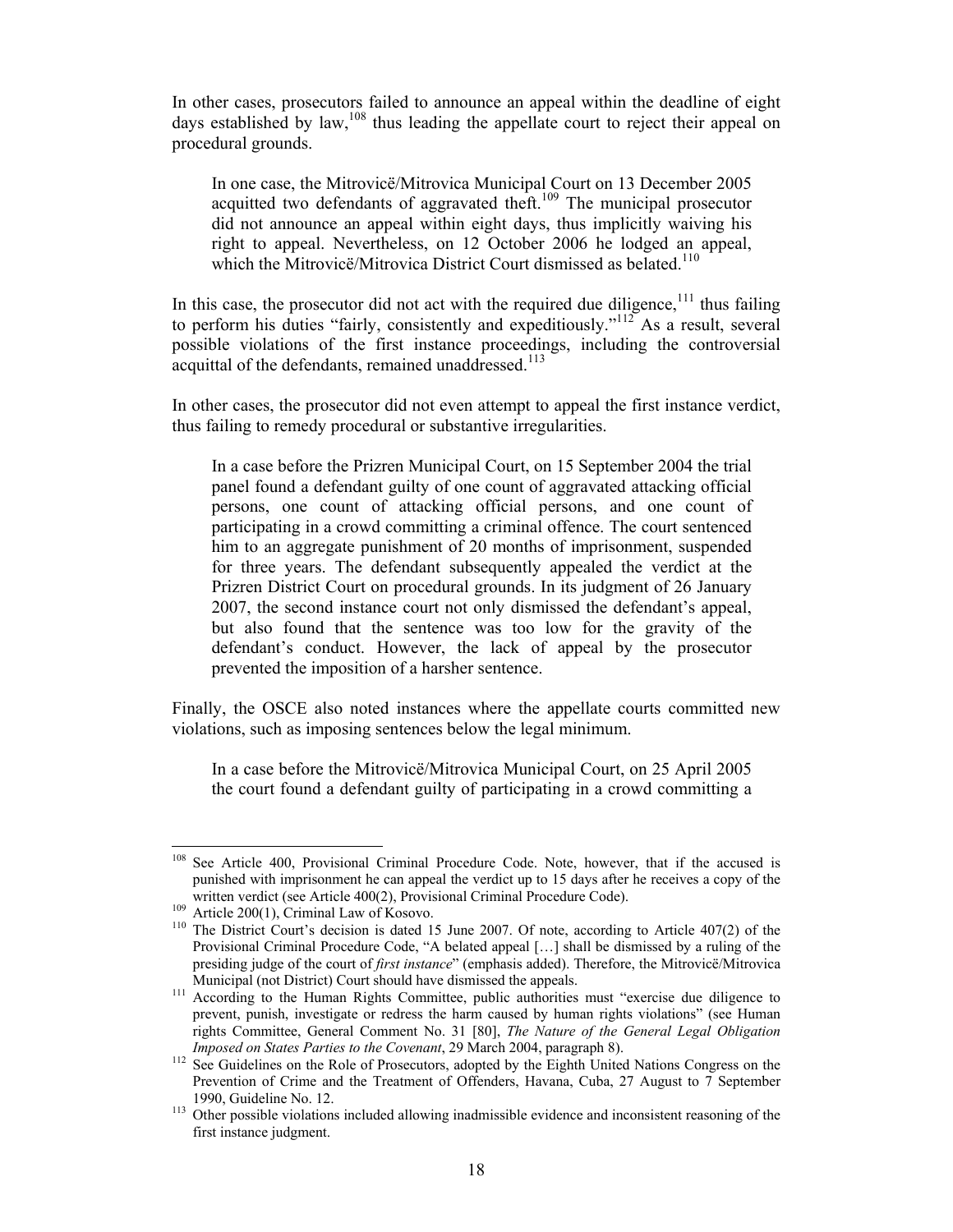criminal offence during the March 2004 riots, $114$  and sentenced him to the legal minimum, a suspended sentence of three months of imprisonment. On 16 November 2006, the Mitrovicë/Mitrovica District Court considered that a suspended sentence was not "sufficient to achieve the purpose of punishment", and therefore decided to substitute it with effective imprisonment. However, in doing so, the court also reduced the sentence to two months, which is below the legal minimum.

In another case, on 22 June 2004 the Prishtinë/Priština Municipal Court found a defendant guilty of aggravated theft and sentenced him to six months of imprisonment, the legal minimum. On 16 December 2005, the District Court reduced on appeal the first instance sentence to four months. The District Court provided no reasons for reducing the sentence below the legal minimum.

In all the cases mentioned above, appellate courts failed to address possible violations of first instance proceedings. As a result, many violations and shortcomings noted in first instance verdicts of March 2004 riots cases remained unremedied.

#### **6.2. Kosovo Prosecutor's Office withholding case files**

The OSCE also noted that some appellate proceedings of March 2004 riots cases are undergoing significant, often unjustified, delays. In some cases, these delays are due to the withholding of files by the Kosovo Prosecutor's Office. The appellate panel does not schedule the appellate session until the prosecution's office returns the file. Of concern, the applicable provision in the Provisional Criminal Procedure Code does not have a specific deadline for the return of the appellate file to the appellate panel.

The European Court of Human Rights held that the reasonable duration of a criminal trial must be assessed in light of the overall length of the proceedings. Thus, the "reasonable time" guarantee runs from the date of charge until its final determination, "including appeal proceedings."115 In addition, when assessing whether the length of time is reasonable, the complexity of the case, the conduct of the applicant, the conduct of the public authorities, and what is at stake for the applicant should be considered.<sup>116</sup>

According to the Provisional Criminal Procedure Code, proceedings must be held without delay.<sup>117</sup> However, without setting a specific deadline, the law foresees that the court of second instance shall send the file containing the appeal "to the competent public prosecutor, who shall examine and return them to the court without delay."<sup>118</sup> Only once the file is returned to the court by the public prosecutor will the presiding judge of the appellate panel schedule the appellate session.<sup>119</sup>

<sup>&</sup>lt;sup>114</sup> Article 320(1), Provisional Criminal Code.

<sup>&</sup>lt;sup>115</sup> See for instance European Court of Human Rights, *Eckle v. Germany*, 8130/78, Judgment, 15 July

<sup>1982,</sup> paragraph 76. 116 See European Court of Human Rights, *Buchholz v. the Federal Republic of Germany*, 7759/77, Judgment, 6 May 1981, paragraph 49.<br>
<sup>117</sup> Article 5(2), Provisional Criminal Procedure Code.<br>
<sup>118</sup> Article 409(1), Provisional Criminal Procedure Code.<br>
<sup>119</sup> Article 409(3), Provisional Criminal Procedure Code.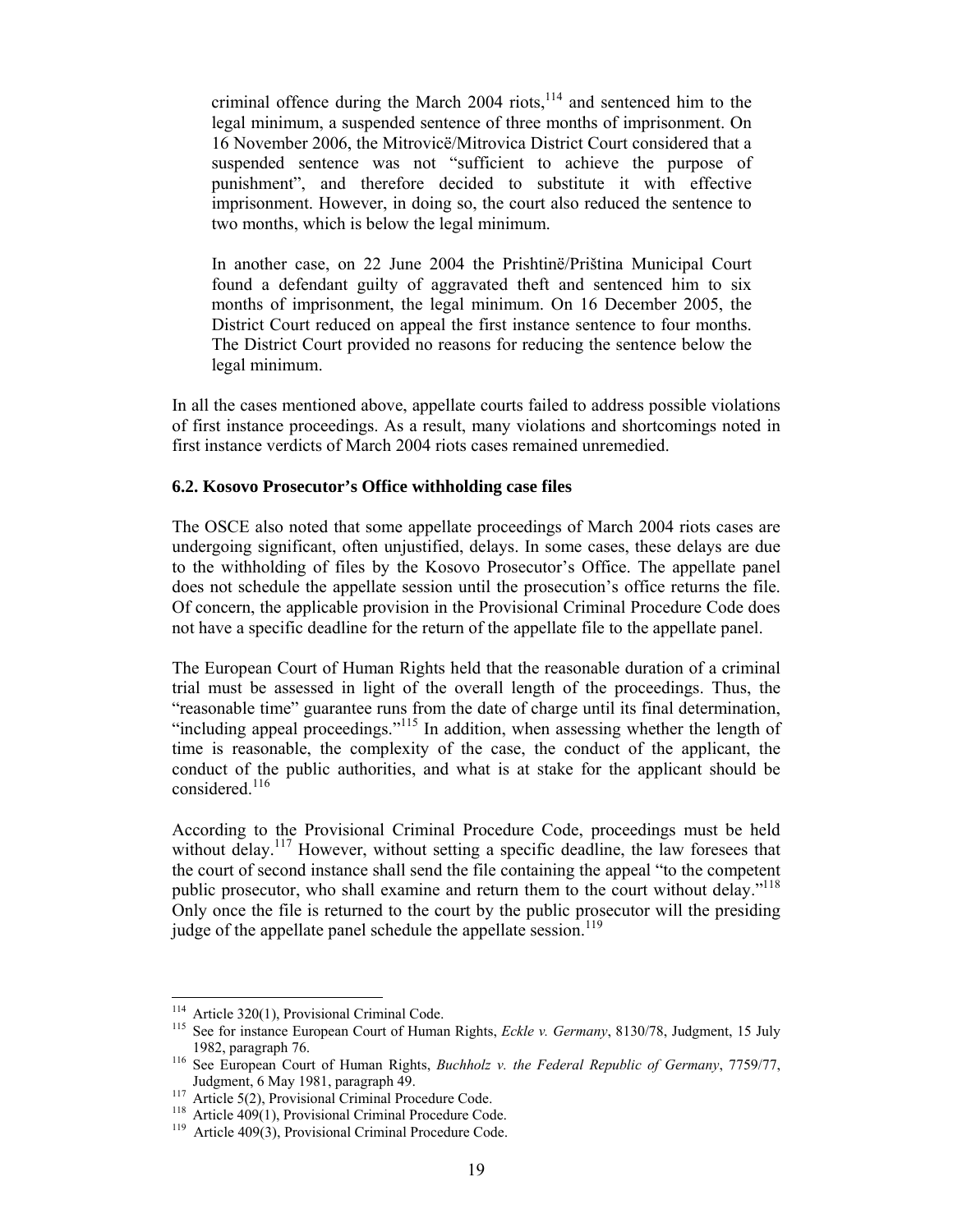However, the OSCE monitored cases, involving appeals to the Supreme Court of Kosovo, where the Kosovo Public Prosecutor's Office retained the appeals case file for arguably an unreasonably long time.

On 11 May 2006 an international panel of the Prishtinë/Priština District Court acquitted a defendant of two counts of murder<sup>120</sup> and four counts of attempted murder,<sup>121</sup> allegedly committed against Kosovo Serbs on 17 March 2004. Following the international prosecutor's appeal, the Supreme Court of Kosovo on 18 August 2006 sent the case file to the Kosovo Public Prosecutor's Office for its opinion. However, to date (i.e. approximately 23 months later) the court has not received a response.<sup>122</sup> Consequently, the appellate proceedings have yet to begin.

In another case before an international panel of the Prishtinë/Priština District Court, a defendant filed an appeal with the Supreme Court of Kosovo against the 22 July 2005 first instance verdict, sentencing him to 18 years of imprisonment for the attempted murder of a Kosovo Serb on 17 March 2004.123 The Supreme Court sent the appellate file to the Kosovo Special Prosecutor's Office on 5 April 2007. To date, (i.e. approximately 15 months later) the prosecutor has not returned the case file and the appellate proceedings are stalled.

In the above cases, the Kosovo Prosecutor's Office withheld the case files for, arguably, an unreasonably long time. Such delays do not appear to result from the complexity of the cases<sup>124</sup> or the defendant's conduct.<sup>125</sup> Rather, the primary justification for the delay appears to be the large workload of the Kosovo Prosecutor's Office.<sup>126</sup> However, under case-law of the European Court of Human Rights, such a delay is unjustified and can lead to a violation of the right to a trial within a reasonable time. $127$ 

<sup>&</sup>lt;sup>120</sup> Article 146, Provisional Criminal Code.

<sup>&</sup>lt;sup>121</sup> Article 146, in conjunction with Article 20, Provisional Criminal Code.<br><sup>122</sup> Of note, the defendant was suspended from his job since the lower court decision.<br><sup>123</sup> The District Court found that the accused was par bar, while he was attempting to escape. The victim did not die from the blow, but was set on fire

after the assault. 124 The UNMIK Department of Justice argues that in these two cases the length of the lower court decisions, appeals submitted, and evidence presented during the main trial should be examined to determine whether the cases were complex. However, in the opinion of the OSCE, these factors do not necessarily make a case complex. In addition, they do not justify withholding the case files for over 15 months before commenting on the merits of the appeal. While in the first case described above the defendant was released from custody pending appeal, that does not affect the duty to timely decide on the appeal. Moreover, what was at stake for the defendant was his employment, since he had been suspended from work as of the initiation of criminal proceedings. 125 See for instance European Court of Human Rights, *Kemmache v. France*, Judgment, 27 November

<sup>1991,</sup> paragraph 60.<br><sup>126</sup> The European Court for Human Rights has ruled that where the stated justification for a case delay was the long-term backlog of work in the court system, there was a violation of the reasonable time guarantee, since the state had not taken adequate measures to cope with the backlog. European Court of Human Rights, *Zimmerman and Steiner v. Switzerland*, 8737/79, Judgment 13 July 1983, paragraph 29.<br><sup>127</sup> The Human Rights Committee ruled that a delay of 31 months between conviction and appeal

violated the defendant's right to a trial without undue delay, adding that "in the absence of any State party justification, this finding would be made in similar circumstances in other cases" (see Human Rights Committee, Communication No. 702/1996, *McLawrence v. Jamaica*, 18 July 1997, paragraph 5.11). See Article 14(3)(c), International Covenant on Civil and Political Rights.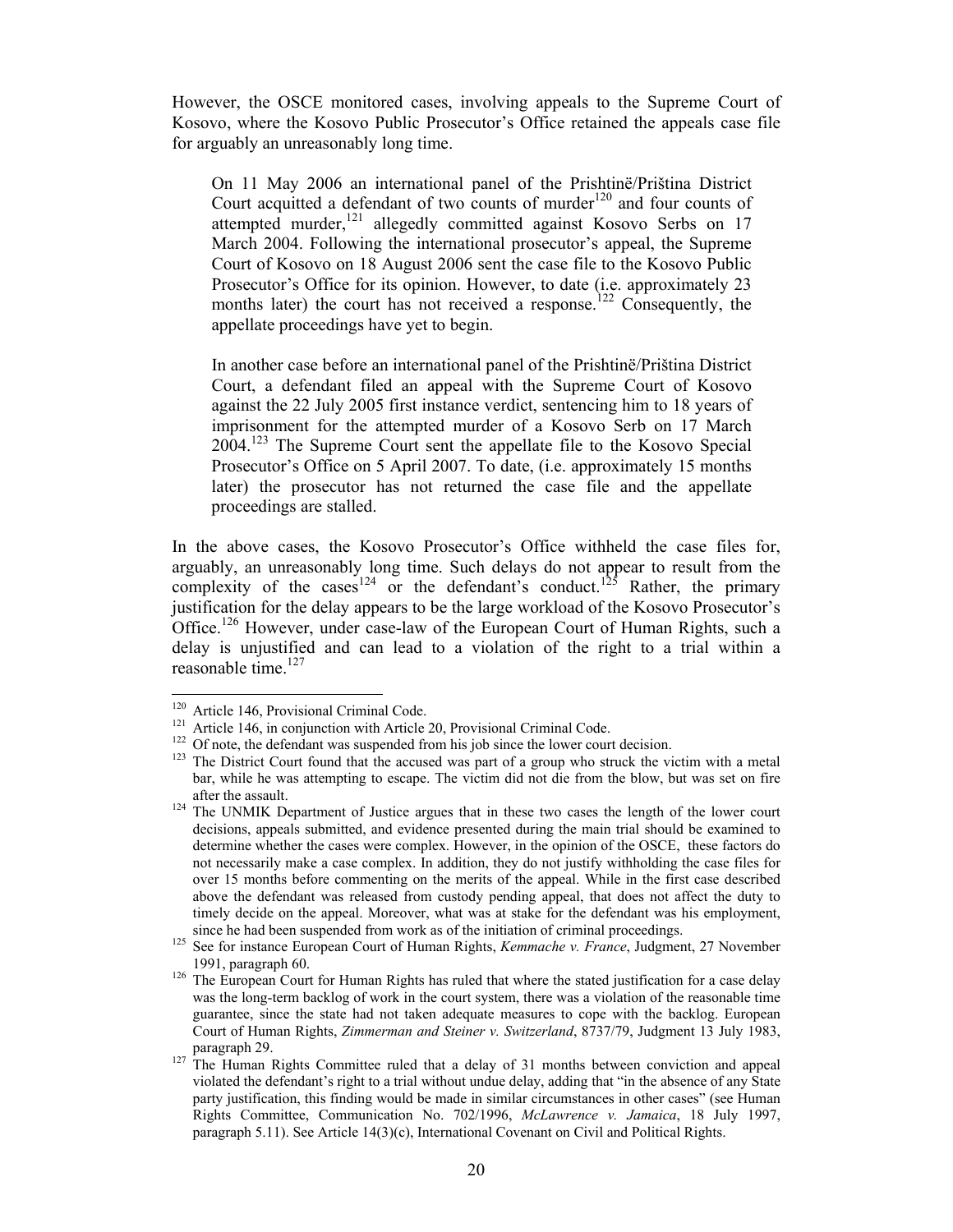## **7. CONCLUSION**

The Kosovo justice system could have made more progress in the prosecution of those responsible for the March 2004 riots. All the actors involved in criminal proceedings police, prosecutors, courts, and witnesses - contributed to the shortcomings.

In some cases, police officers failed to timely transmit police reports, and to appear at trial when summoned as witnesses. Prosecutors often failed to charge alleged perpetrators with the appropriate crimes, and submit timely and well-reasoned appeals to redress possible shortcomings of first instance verdicts.

In several cases witnesses (including police officers) failed to co-operate fully with the judicial authorities, thus impeding successful prosecutions. Courts and prosecutors often did not use all available means to secure witness statements.

Appellate proceedings did not always remedy procedural or substantive errors in first instance verdicts. In addition, undue delays in cases prevented the justice system from sending a swift and clear message that ethnic violence will not be tolerated in Kosovo.

In many monitored cases courts failed to account for aggravating circumstances (such as the ethnic motive) and imposed too lenient sentences. While the majority of the sentences were within the parameters allowed by the law, judges should have punished criminals more harshly, especially where the offences appeared ethnically motivated. Moreover, by widely using suspended sentences, the Kosovo justice system in most cases did not ensure that those who committed crimes during the March 2004 riots were punished accordingly.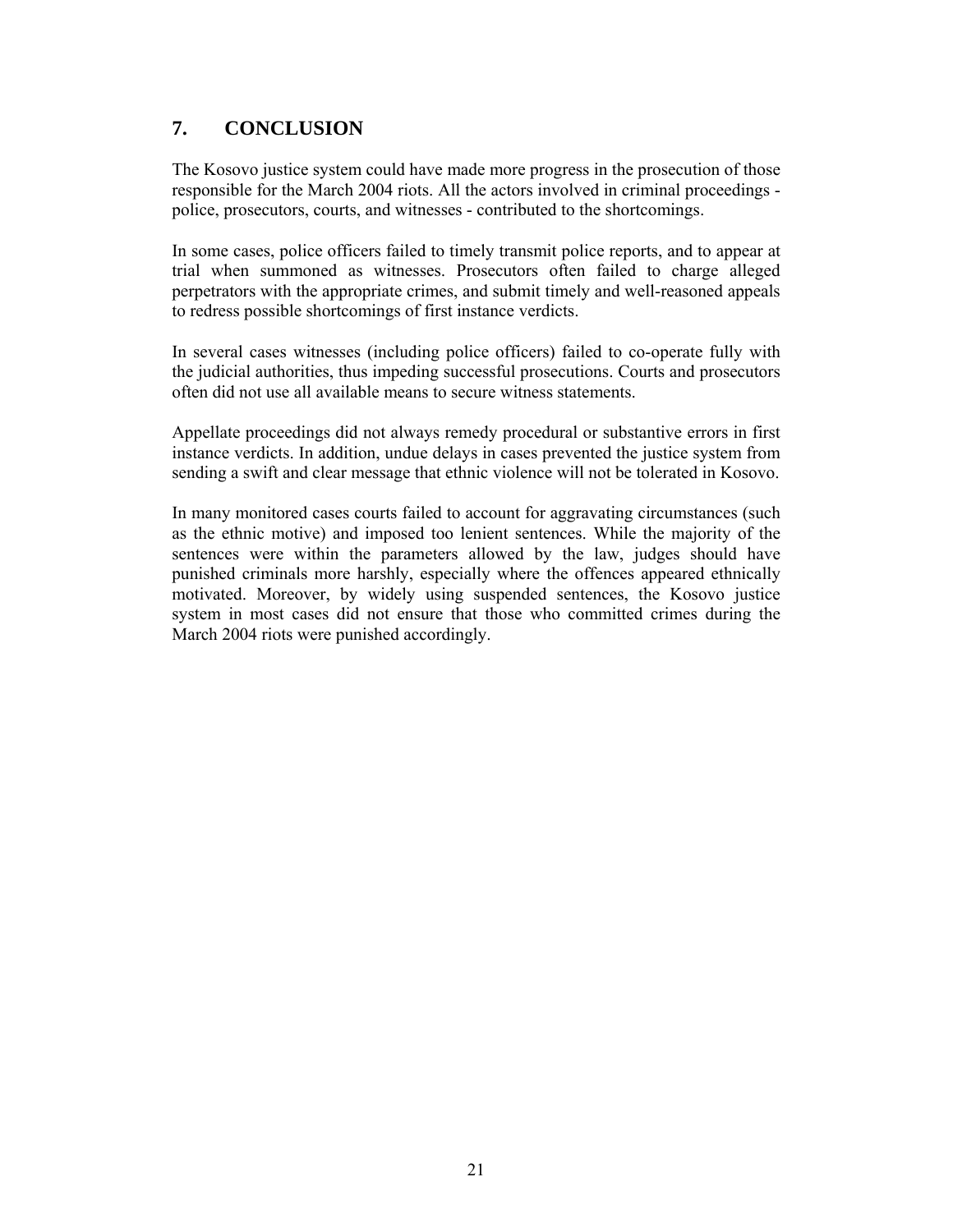## **8. RECOMMENDATIONS AND LEGAL OBLIGATIONS**

#### **Kosovo Police Service must:**

- Swiftly complete investigations into alleged criminal conduct that occurred during the March 2004 riots, and transfer case files to the prosecutor without delay.
- Ensure that officers promptly appear before the court when summoned as witnesses.
- Take disciplinary action, in compliance with the Kosovo Police Service Policy and Procedure Manual, against police officers who fail to appear or change their testimony before court.

#### **Kosovo prosecutors must:**

- Charge persons with the crime of participation in a group committing a criminal offence only as a residual option. Must consider carefully whether elements of more serious crimes (such as causing general danger or inciting national hatred) exist.
- Consider alternative and/or cumulative charging.
- Submit timely and well-reasoned appeals against unsatisfactory first instance verdicts.
- Prosecute witnesses who do not testify truthfully for perjury.

#### **Kosovo courts must:**

- Carefully assess whether the factual situation described in indictments matches the legal qualification by the prosecutor. When confirming an indictment, if necessary must re-qualify the charges so to reflect the gravity of the defendant's conduct.
- Treat the ethnic motive of a crime as an aggravating circumstance.
- Impose sentences that match the gravity of the defendant's conduct. Must impose suspended sentences only for less serious offences. Must avoid imposing sentences below the legal minimum.
- Take appropriate measures to ensure the presence of witnesses at trial. Report police officers who fail to appear before court to their respective commands.
- Overturn first instance verdicts lacking proper reasoning related to the verdict or punishment.

#### **Legislator:**

• It is recommended that Article 409(1) of the Criminal Procedural Code of Kosovo be amended to establish a specific deadline by which the public prosecutor must return the appellate file to the appellate trial panel. Alternatively, it is recommended that a copy of the appellate file be sent to the public prosecutor and a specific deadline for scheduling the appellate session should be established by law.

#### **Kosovo Judicial Institute:**

• It is recommended that training be provided to judges and prosecutors on indictment-drafting, criminal appeals, aggravating/mitigating circumstances, and calculation of punishment.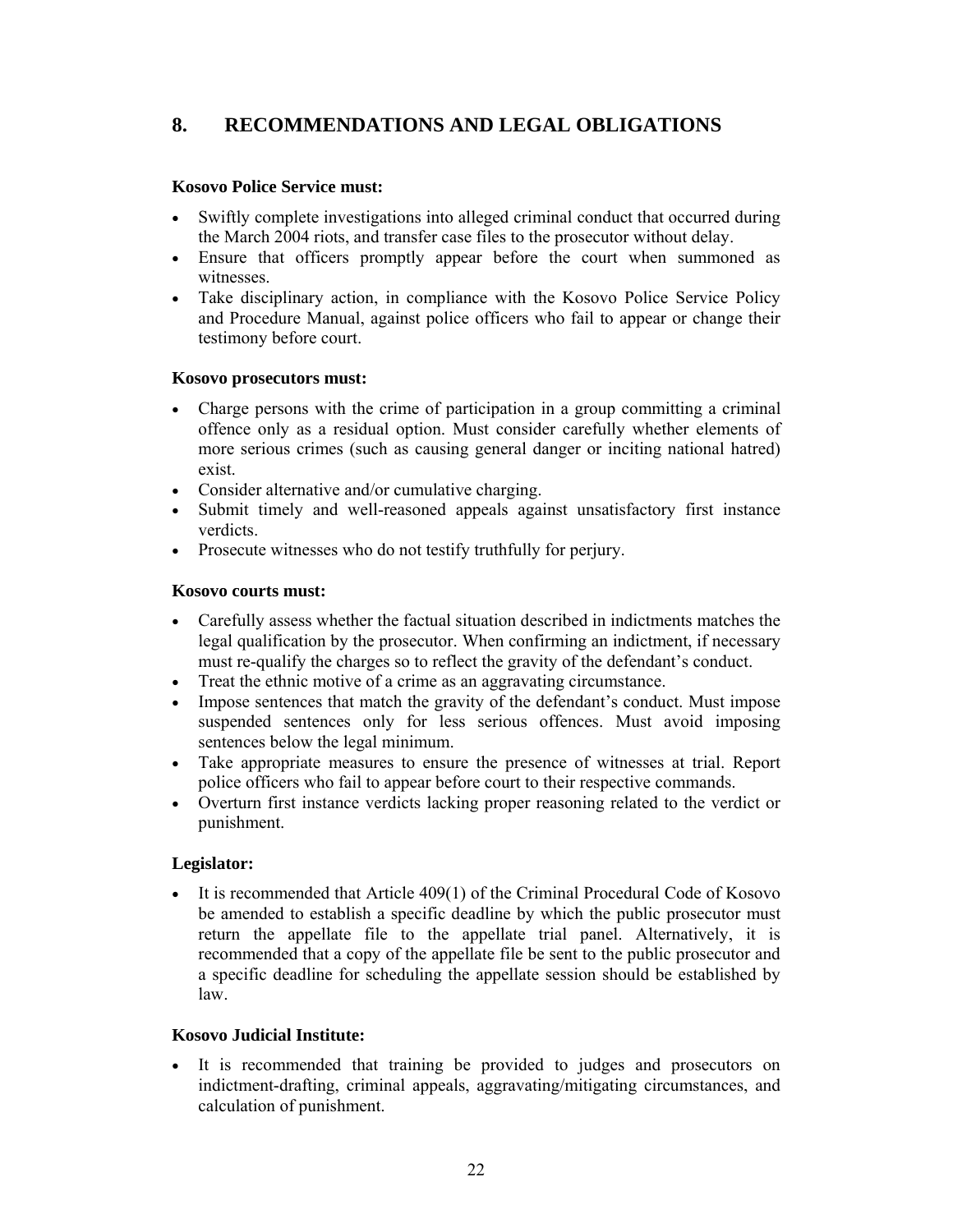#### **ANNEX I**

The Kosovo Police Service received approximately 1,400 complaints for offences related to the riots.<sup>128</sup>

According to UNMIK Department of Justice statistics, as of April 2008 a total of 36 defendants had been prosecuted by international prosecutors. Crimes charged include aggravated murder, inciting ethnic hatred, and causing general danger. Of these 36 defendants, 14 received prison sentences and 21 received suspended sentences, and one was acquitted. International prosecutors are continuing investigations against several other suspects.<sup>129</sup>

As of April 2008, according to UNMIK Department of Justice<sup>130</sup> and Kosovo Judicial Council statistics,131 local prosecutors had brought criminal charges against 206 defendants, resulting in convictions of 150 defendants in municipal and district courts. In the minor offences courts, 116 individuals were found liable in cases involving 157 persons.132

During the period monitored by the OSCE (December 2005 until March 2008) international judges and prosecutors handled seven cases (where an indictment was filed), involving 18 defendants. Courts convicted 17 and acquitted one defendant. Sentences ranged from a minimum of 21 months to a maximum of 16 years. International judges and prosecutors generally prosecuted more serious alleged crimes, including murder, attempted murder, inciting national hatred, and causing general danger.

Local judges and prosecutors during the monitoring period handled 61 cases (where an indictment was filed), involving  $105$  accused.<sup>133</sup> 72 defendants were convicted, 13 were acquitted, while proceedings against 24 accused are still ongoing. Sentences ranged from two months to 18 months. The most common alleged crimes were participating in a crowd committing a criminal offence (51 charges) and aggravated theft (21 charges). Other alleged crimes included attacking (or participating in a group obstructing) official persons performing official duties, inciting national hatred, and causing general danger. During the reporting period the OSCE also monitored five minor offences proceedings.

Of note, prosecutors only filed an indictment after December 2005 in 21 of the cases during the reporting period (involving 42 defendants). Thus, in the last two and a half

<sup>&</sup>lt;sup>128</sup> Offences included 19 murders, 14 attempted murders, 36 aggravated assaults, 83 assaults, 629 arsons, 121 burglaries, 247 criminal damages, 33 lootings, 12 grenade attacks, 20 robberies, and 153 thefts (source: UNMIK, Note to the media - Update on prosecutions and convictions related to

the March 2004 riots, 14 March 2008). 129 *UNMIK Department of Justice Input (April 2008 Update) to Technical Assessment of Progress in the Implementation of the Standards for Kosovo*, prepared by the Special Representative of the

Secretary-General for Kosovo, 29 February 2008, paragraph 25.<br><sup>130</sup> Information provided to the OSCE by an UNMIK Department of Justice official on 30 April 2008.<br><sup>131</sup> Kosovo Judicial Council, *Updated information on the M* 

provided to the OSCE by a Kosovo Judicial Council official on 25 April 2008. 132 There are allegedly no more unsolved March 2004 riots cases in the minor offences courts (see UNMIK Department of Justice Input (April 2008 Update) to Technical assessment of progress in the implementation of the standards for Kosovo, prepared by the Special Representative of the Secretary-General for Kosovo, 29 February 2008, paragraph 25.

 $\frac{133}{2}$  These figures include municipal and district courts.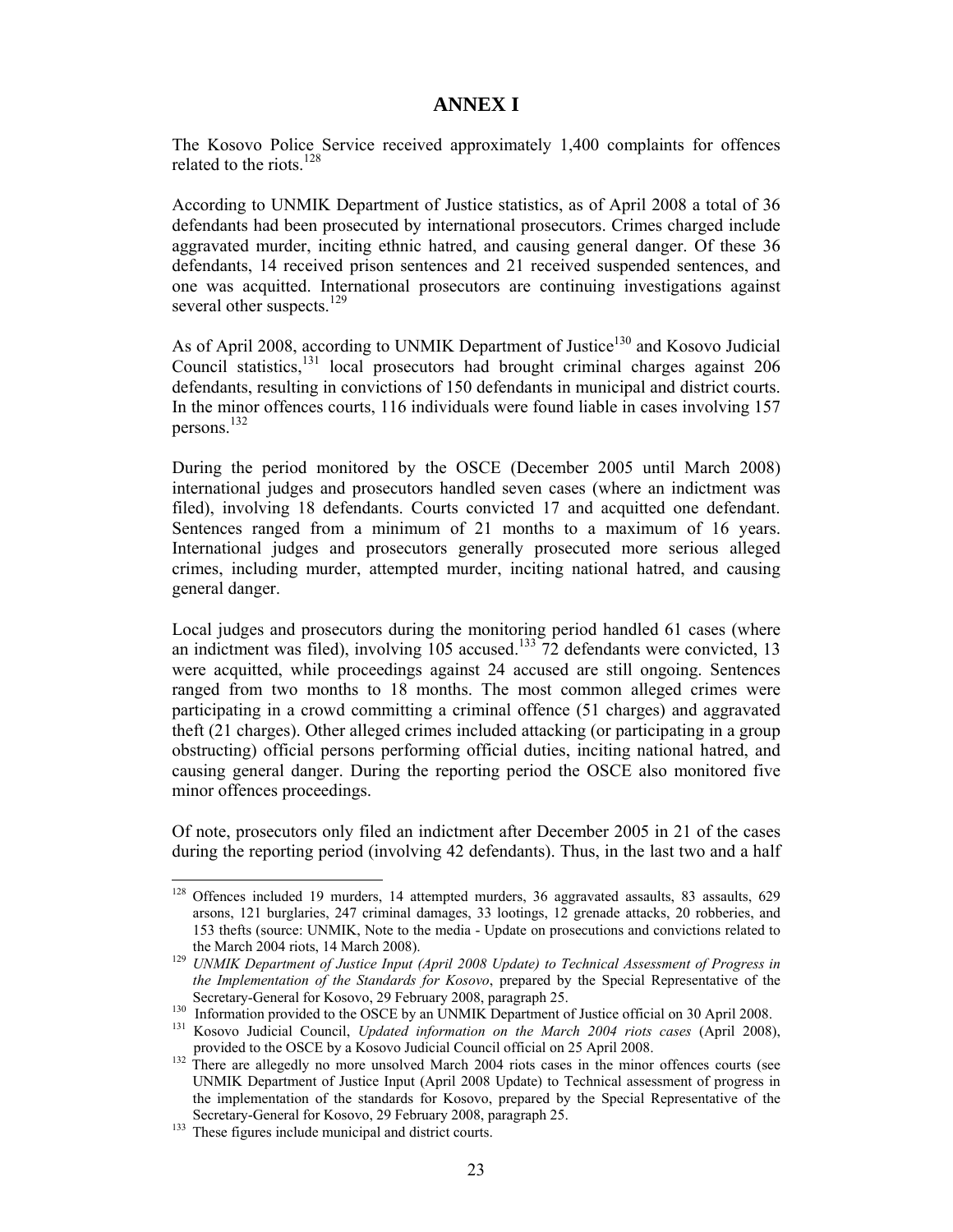years there have been only 21 "new" March 2004 riots cases in Kosovo before local or international judges. The balance of the cases involved either continuation or appeal of cases monitored during the first March riots report.

| <b>MARCH RIOTS CASES* MONITORED BY THE</b><br><b>OSCE BETWEEN DECEMBER 2005 AND</b><br><b>MARCH 2008</b> |                                 |                |  |  |
|----------------------------------------------------------------------------------------------------------|---------------------------------|----------------|--|--|
|                                                                                                          | Before international<br>judges  | $\overline{7}$ |  |  |
| Number of                                                                                                | Before local judges             | 61             |  |  |
| cases*                                                                                                   | In the minor offences<br>courts | 5              |  |  |
|                                                                                                          | <b>Total</b>                    | 73             |  |  |
|                                                                                                          | Before international<br>judges  | 18             |  |  |
| Number of<br>defendants                                                                                  | Before local judges             | 105            |  |  |
|                                                                                                          | In the minor offences<br>courts | 5              |  |  |
|                                                                                                          | <b>Total</b>                    | 128            |  |  |
|                                                                                                          | Before international<br>judges  | 17             |  |  |
| <b>Defendants</b>                                                                                        | Before local judges             | 73             |  |  |
| convicted or<br>found liable                                                                             | In the minor offences<br>courts | 1              |  |  |
|                                                                                                          | <b>Total</b>                    | 91             |  |  |

\* For criminal proceedings in the municipal or district courts, "case" is defined as where an indictment has been filed.

| <b>OVERALL NUMBER OF MARCH RIOTS CASES*</b><br>(MARCH 2004 TO MARCH 2008) |                                 |     |  |  |
|---------------------------------------------------------------------------|---------------------------------|-----|--|--|
|                                                                           | Before international<br>judges  | 36  |  |  |
| Number of                                                                 | Before local judges             | 206 |  |  |
| defendants                                                                | In the minor offences<br>courts | 157 |  |  |
|                                                                           | <b>Total</b>                    | 399 |  |  |
|                                                                           | Before international<br>judges  | 35  |  |  |
| <b>Defendants</b><br>convicted or                                         | Before local judges             | 150 |  |  |
| found liable                                                              | In the minor offences<br>courts | 116 |  |  |
|                                                                           | <b>Total</b>                    | 301 |  |  |